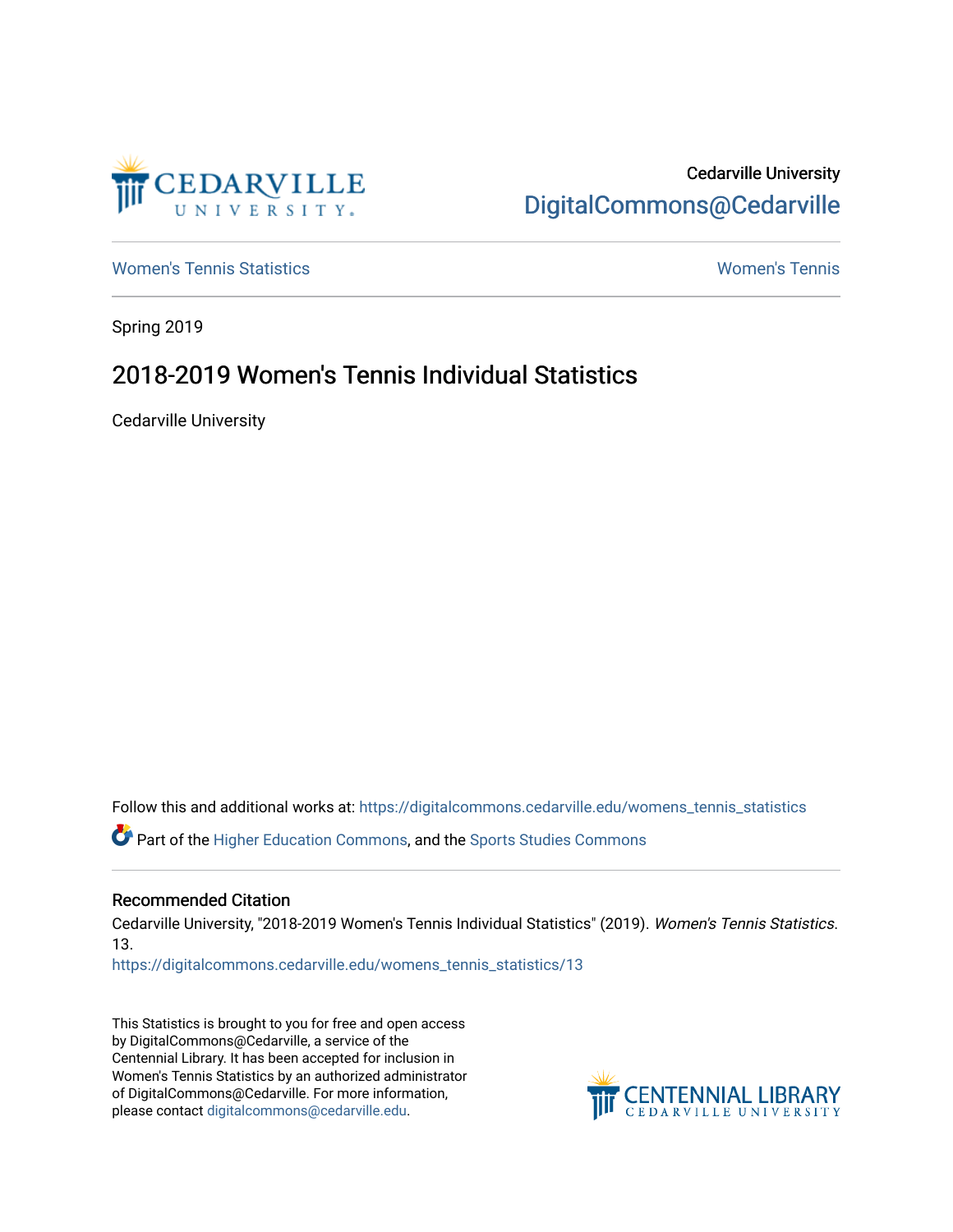# 2018-19 Cedarville Women's Tennis Individual match-by-match 2018-19 Cedarville Women's Tennis -- Individual match-by-match https://cedarville\_ftp.sidearmsports.com/custompages/stats1819/WTE/te...<br>2018-19 Cedarville Women's Tennis<br>19 Individual match by match

#### Ancil, Olivia

|                                       |                        |                                               |              |        | 2018-19 Cedarville Women's Tennis<br>Individual match-by-match                                                                                          |                                   |                |         |                     |
|---------------------------------------|------------------------|-----------------------------------------------|--------------|--------|---------------------------------------------------------------------------------------------------------------------------------------------------------|-----------------------------------|----------------|---------|---------------------|
|                                       |                        |                                               |              |        | Ancil, Olivia<br>Aronsohn, Cylie<br>Bowen, Laura<br>English, Janelle<br>English, Liana<br><b>Gallogly, Meghan</b><br>Hardwick, Halie<br>Thompson, Rosie |                                   |                |         |                     |
|                                       |                        |                                               |              |        | Ancil, Olivia                                                                                                                                           |                                   |                |         |                     |
|                                       |                        |                                               |              |        |                                                                                                                                                         |                                   | <b>Ranking</b> |         |                     |
| <b>SINGLES</b>                        |                        | <b>Team/School</b>                            |              |        | Pos Opponent (Rank Nat/Reg) Singles score                                                                                                               |                                   | Nat/Reg        |         |                     |
| Sep 18, 2018                          |                        | <b>OTTERBEIN</b>                              |              | 4      | Briones, Marriella                                                                                                                                      | Lost 2-6, 3-6                     | -/-            |         |                     |
|                                       |                        | Sep 21, 2018 at Capital                       |              | 3      | Kanke, Karen                                                                                                                                            | Won 6-0, 6-4                      | -/-            |         |                     |
|                                       | Sep 22, 2018 at Taylor |                                               |              | 3      | Hoffman, Corinne                                                                                                                                        | Lost 3-6, 0-6                     | -/-            |         |                     |
|                                       |                        | Sep 29, 2018 at Mount Vernon Nazarene         |              | 3      | Weber, Ashley<br>Hinds, Victoria                                                                                                                        | Won 6-2, 6-2<br>Won 6-1, 6-2      | -/-<br>-/-     |         |                     |
| Oct 06, 2018                          |                        | Sep 29, 2018 vs Geneva<br><b>INDIANA EAST</b> |              | 4      | Schmidt, Krystal                                                                                                                                        | Won 6-2, 6-4                      | -/-            |         |                     |
| Feb 23, 2019                          |                        | <b>MUSKINGUM</b>                              |              | 4<br>3 | Stockdale, Sarah                                                                                                                                        | Won 6-0, 6-0                      | -/-            |         |                     |
|                                       | Mar 04, 2019 vs Regis  |                                               |              | 4      | Mogelnicki, Katelyn                                                                                                                                     | Won 5-7, 6-3, 1-0 (10-7)          | -/-            |         |                     |
|                                       |                        | Mar 07, 2019 vs Rensselaer Polytechnic Inst 4 |              |        | McCluskey, Jolee                                                                                                                                        | Lost 0-6, 1-6                     | -/-            |         |                     |
|                                       |                        | Mar 07, 2019 vs St. Francis IL                |              | 4      | Robert, Michelle                                                                                                                                        | Won 6-0, 6-0                      | -/-            |         |                     |
|                                       |                        | Mar 08, 2019 vs Saint Anselm                  |              | 4      | Bulpitt, Maikah                                                                                                                                         | Won 6-1, 6-0                      | -/-            |         |                     |
| %                                     |                        | Mar 16, 2019 at Virginia-Wise                 |              |        | 4 Hill, Montana                                                                                                                                         | Won 6-1, 6-1                      | -/-            |         |                     |
|                                       |                        | Mar 22, 2019 at Thomas More                   |              |        | 3 Dowdell, Alyssa                                                                                                                                       | Won 3-6, 6-2, 1-0 (10-5)          | $-/-$          |         |                     |
| Mar 23, 2019<br>%*                    |                        | DAVIS & ELKINS                                |              | 4      | Schwartz, Valentine                                                                                                                                     | Lost 1-6, 5-7                     | -/-            |         |                     |
| $\%^{*}$                              |                        | Mar 29, 2019 at Ursuline                      |              | 4      | Fortney, Megan                                                                                                                                          | Won 6-0, 6-0                      | -/-            |         |                     |
| %*                                    | Mar 29, 2019 at Walsh  |                                               |              | 4      | Beidacki, Nicole                                                                                                                                        | Lost 2-6, 0-6                     | -/-            |         |                     |
| %*<br>Apr 06, 2019                    |                        | <b>KENTUCKY WESLEYAN</b>                      |              | 4      | Sampson, Eva                                                                                                                                            | Won 6-1, 6-0                      | -/-            |         |                     |
| $\%^{*}$<br>Apr 10, 2019              |                        | TIFFIN                                        |              | 4      | Prince, Lauren                                                                                                                                          | Lost 0-6, 0-6                     | -/-            |         |                     |
| $\%^*$                                |                        | Apr 13, 2019 at Findlay                       |              | 4      | Brito, Laura                                                                                                                                            | Lost 0-6, 0-6                     | -/-            |         |                     |
| $\%^{*}$                              |                        | Apr 20, 2019 at Hillsdale                     |              | 4      | Prost, Corinne                                                                                                                                          | Lost 6-3, 2-6, 0-1 (7-10)         | -/-            |         |                     |
|                                       |                        |                                               |              |        |                                                                                                                                                         |                                   |                | Ranking |                     |
| <b>DOUBLES</b>                        | <b>Team/School</b>     |                                               |              |        | <b>Pos</b> Opponent (Rank Nat/Reg)                                                                                                                      | <b>Doubles score/Partner</b>      |                | Nat/Reg |                     |
| Sep 18, 2018                          | <b>OTTERBEIN</b>       |                                               | 3            |        | Mueller, Madison / Yates, Megan                                                                                                                         | Lost 4-6 / Gallogly, Meghan       |                | $-/-$   |                     |
| Sep 22, 2018 at                       | Taylor                 |                                               | 3            |        | Schaufelberger, Chloe / Hofmeister, Julia Won 8-3 / Aronsohn, Cylie                                                                                     |                                   |                | -/-     |                     |
| Sep 29, 2018 at Mount Vernon Nazarene |                        |                                               | $\mathbf{2}$ |        | Clark, Casey / Young, Sarah                                                                                                                             | Won 8-2 / Gallogly, Meghan        |                | $-/-$   |                     |
| Oct 06, 2018                          | <b>INDIANA EAST</b>    |                                               | 3            |        | Ayres, Brianna / Good, Shelby                                                                                                                           | Won 6-3 / Gallogly, Meghan        |                | -/-     |                     |
| Feb 23, 2019                          | <b>MUSKINGUM</b>       |                                               | 3            |        | Barton, Audrianna / Stockdale, Sarah                                                                                                                    | Won 6-0 / Gallogly, Meghan        |                | -/-     |                     |
|                                       |                        | Mar 07, 2019 vs Rensselaer Polytechnic Inst   | 3            |        | McCluskey, Jolee / Klages, Elly                                                                                                                         | Lost 3-6 / Gallogly, Meghan       |                | -/-     |                     |
| Mar 08, 2019 vs Saint Anselm          |                        |                                               | 3            |        | Bolduc, Dominique / Bulpitt, Maikah                                                                                                                     | Won 6-3 / Gallogly, Meghan        |                | $-/-$   |                     |
| Mar 16, 2019 at Virginia-Wise         |                        |                                               | 3            |        | Melhem, Aya / Dishner, Olivia                                                                                                                           | Lost 6-7 (5-7) / Gallogly, Meghan |                | $-/-$   |                     |
|                                       |                        |                                               |              |        |                                                                                                                                                         |                                   |                |         |                     |
|                                       |                        |                                               |              |        |                                                                                                                                                         |                                   |                |         |                     |
|                                       |                        |                                               |              |        |                                                                                                                                                         |                                   |                |         | 5/14/2019, 12:40 PM |
|                                       |                        |                                               |              |        |                                                                                                                                                         |                                   |                |         |                     |

| <b>DOUBLES</b>         | <b>Team/School</b>                          | <b>Pos</b> |  |
|------------------------|---------------------------------------------|------------|--|
| Sep 18, 2018           | OTTERBEIN                                   | 3          |  |
| Sep 22, 2018 at Taylor |                                             | 3          |  |
|                        | Sep 29, 2018 at Mount Vernon Nazarene       | 2          |  |
| Oct 06, 2018           | <b>INDIANA EAST</b>                         | 3          |  |
| Feb 23, 2019           | MUSKINGUM                                   | 3          |  |
|                        | Mar 07, 2019 vs Rensselaer Polytechnic Inst | 3          |  |
|                        | Mar 08, 2019 vs Saint Anselm                | 3          |  |
|                        | Mar 16 2010 at Virginia-Wiee                | ર          |  |

| Mueller, Madison / Yates, Megan           |
|-------------------------------------------|
| Schaufelberger, Chloe / Hofmeister, Julia |
| Clark, Casey / Young, Sarah               |
| Ayres, Brianna / Good, Shelby             |
| Barton, Audrianna / Stockdale, Sarah      |
| McCluskey, Jolee / Klages, Elly           |
| Bolduc, Dominique / Bulpitt, Maikah       |
| Melhem, Aya / Dishner, Olivia             |
|                                           |

#### Ranking

|   | <b>Doubles score/Partner</b>          | Nat/Re   |
|---|---------------------------------------|----------|
|   | Lost 4-6 / Gallogly, Meghan           | -/-      |
| E | Won 8-3 / Aronsohn, Cylie             | -/-      |
|   | Won 8-2 / Gallogly, Meghan            | -/-      |
|   | Won 6-3 / Gallogly, Meghan            | -/-      |
|   | Won 6-0 / Gallogly, Meghan            | -/-      |
|   | Lost 3-6 / Gallogly, Meghan           | -/-      |
|   | Won 6-3 / Gallogly, Meghan            | -/-      |
|   | $1$ oot $27$ (E. 7) I Colloghy Moghan | $\prime$ |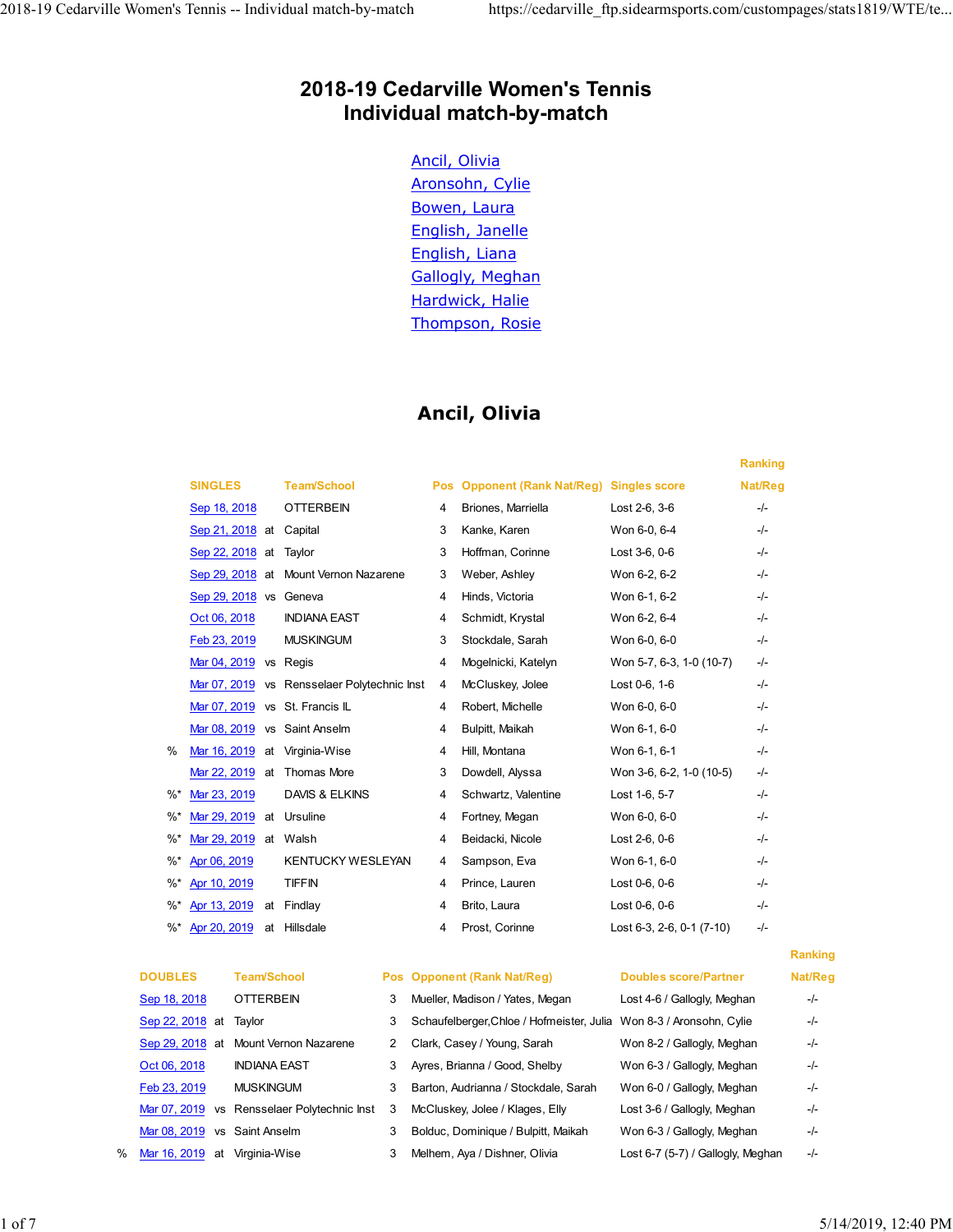| 2018-19 Cedarville Women's Tennis -- Individual match-by-match |                              |                                                           |                                                   | https://cedarville_ftp.sidearmsports.com/custompages/stats1819/WTE/te |       |
|----------------------------------------------------------------|------------------------------|-----------------------------------------------------------|---------------------------------------------------|-----------------------------------------------------------------------|-------|
|                                                                |                              |                                                           |                                                   |                                                                       |       |
|                                                                |                              |                                                           |                                                   |                                                                       |       |
|                                                                | Mar 22, 2019 at Thomas More  | 3                                                         |                                                   | Won 8-3 / Gallogly, Meghan                                            | -/-   |
|                                                                |                              |                                                           | Perry, Matison / Riffe, Jana                      |                                                                       |       |
| %* Mar 23, 2019                                                | DAVIS & ELKINS               |                                                           | 3 Vargas, Laura / Singleton, Julianna             | Won 6-1 / Gallogly, Meghan                                            | $-/-$ |
|                                                                | %* Mar 29, 2019 at Walsh     | 3                                                         | Drasch, Clara / Karimpour, Parvanee               | Lost 3-6 / Gallogly, Meghan                                           | -/-   |
| %* Apr 10, 2019                                                | <b>TIFFIN</b>                | 3                                                         | Ryland, Milah / Foster, Shea                      | Lost 1-6 / Gallogly, Meghan                                           | -/-   |
|                                                                | %* Apr 13, 2019 at Findlay   | 3                                                         | Nieto Solo, Cristina / Sanders, Sullivan          | Lost 0-6 / Gallogly, Meghan                                           | -/-   |
|                                                                | %* Apr 20, 2019 at Hillsdale | 3                                                         | Formentin, Julia / Spinazze, Sophia               | Lost 3-6 / Gallogly, Meghan                                           | -/-   |
|                                                                |                              |                                                           |                                                   |                                                                       |       |
|                                                                |                              |                                                           |                                                   |                                                                       |       |
|                                                                |                              |                                                           |                                                   |                                                                       |       |
|                                                                |                              |                                                           | Aronsohn, Cylie                                   |                                                                       |       |
|                                                                |                              |                                                           |                                                   |                                                                       |       |
|                                                                |                              |                                                           |                                                   | Ranking                                                               |       |
|                                                                | <b>SINGLES</b>               | <b>Team/School</b>                                        | Pos Opponent (Rank Nat/Reg) Singles score Nat/Reg |                                                                       |       |
|                                                                | Sep 21, 2018 at Capital      |                                                           | 4 Archibald, MacKenzie<br>6                       | Lost 5-7, 4-6<br>$-/-$                                                |       |
|                                                                | Feb 23, 2019                 | Sep 29, 2018 at Mount Vernon Nazarene<br><b>MUSKINGUM</b> | Young, Sarah<br>6 Morrow, Peyton                  | $-/-$<br>Won 6-0, 6-1<br>Won 6-0, 6-0<br>$-/-$                        |       |

#### Aronsohn, Cylie

|                                       | <b>SINGLES</b><br>Sep 21, 2018 at Capital<br>Sep 22, 2018 at Taylor<br>Sep 29, 2018 vs Geneva |              | Team/School Pos Opponent (Rank Nat/Reg) Singles score<br>5 Kitchel, Kelsey<br>6 Briz, Maria<br>6 Mackling, Abby | Won 6-0, 6-0<br>Won 6-0, 6-0<br>Won 6-2, 6-1               | Ranking<br>Nat/Reg<br>-/-<br>$-/-$<br>$-/-$ |                |  |
|---------------------------------------|-----------------------------------------------------------------------------------------------|--------------|-----------------------------------------------------------------------------------------------------------------|------------------------------------------------------------|---------------------------------------------|----------------|--|
|                                       |                                                                                               |              | Bowen, Laura                                                                                                    |                                                            |                                             |                |  |
| %*<br>Apr 06, 2019                    | KENTUCKY WESLEYAN                                                                             | $\mathbf{2}$ | Gossett, Amanda / Sampson, Eva                                                                                  | Won 6-3 / Gallogly, Meghan                                 |                                             | -/-            |  |
|                                       | Sep 29, 2018 vs Geneva<br>Mar 04, 2019 vs Regis                                               | 3<br>3       | Hinds, Victoria / Locke, Bekah<br>Mogelnicki, Katelyn / Attridge, Oriana                                        | Won 8-3 / Bowen, Laura<br>Won 6-3 / Gallogly, Meghan       |                                             | -/-<br>-/-     |  |
|                                       | Sep 29, 2018 at Mount Vernon Nazarene                                                         |              | 3 Landis, Aly / Sidle, Laurel                                                                                   | Won 8-6 / Bowen, Laura                                     |                                             | -/-            |  |
| Sep 22, 2018 at                       | Taylor                                                                                        | 3            | <b>Pos</b> Opponent (Rank Nat/Reg)<br>Schaufelberger, Chloe / Hofmeister, Julia Won 8-3 / Ancil, Olivia         | <b>Doubles score/Partner</b>                               |                                             | Nat/Reg<br>-/- |  |
| <b>DOUBLES</b>                        | <b>Team/School</b>                                                                            |              |                                                                                                                 |                                                            |                                             | <b>Ranking</b> |  |
|                                       | Mar 22, 2019 at Thomas More                                                                   |              | 6<br>Riffe, Jana                                                                                                | Lost 1-6, 1-6                                              | -/-                                         |                |  |
|                                       | Feb 23, 2019<br><b>MUSKINGUM</b>                                                              |              | 6<br>Morrow, Peyton                                                                                             | Won 6-0, 6-0                                               | -/-                                         |                |  |
|                                       | Sep 29, 2018 at Mount Vernon Nazarene                                                         |              | 6<br>Young, Sarah                                                                                               | Won 6-0, 6-1                                               | -/-                                         |                |  |
|                                       | Sep 21, 2018 at Capital                                                                       |              | Archibald, MacKenzie<br>4                                                                                       | Lost 5-7, 4-6                                              | -/-                                         |                |  |
|                                       | <b>SINGLES</b><br><b>Team/School</b>                                                          |              | Pos Opponent (Rank Nat/Reg) Singles score Nat/Reg                                                               |                                                            | Ranking                                     |                |  |
|                                       |                                                                                               |              | <b>Aronsohn, Cylie</b>                                                                                          |                                                            |                                             |                |  |
|                                       |                                                                                               |              |                                                                                                                 |                                                            |                                             |                |  |
| Apr 20, 2019                          | at Hillsdale                                                                                  | 3            | Formentin, Julia / Spinazze, Sophia                                                                             | Lost 3-6 / Gallogly, Meghan                                |                                             | -/-            |  |
| Apr 13, 2019 at Findlay               |                                                                                               | 3            | Nieto Solo, Cristina / Sanders, Sullivan                                                                        | Lost 0-6 / Gallogly, Meghan                                |                                             | -/-            |  |
| Mar 29, 2019 at Walsh<br>Apr 10, 2019 | <b>TIFFIN</b>                                                                                 | 3<br>3       | Drasch, Clara / Karimpour, Parvanee<br>Ryland, Milah / Foster, Shea                                             | Lost 3-6 / Gallogly, Meghan<br>Lost 1-6 / Gallogly, Meghan |                                             | -/-<br>-/-     |  |
| Mar 23, 2019                          | DAVIS & ELKINS                                                                                | 3            | Vargas, Laura / Singleton, Julianna                                                                             | Won 6-1 / Gallogly, Meghan                                 |                                             | -/-            |  |
|                                       | Mar 22, 2019 at Thomas More                                                                   | 3            | Perry, Matison / Riffe, Jana                                                                                    | Won 8-3 / Gallogly, Meghan                                 |                                             | -/-            |  |

| p 22, 2018 at Taylor |                                     |   | 3 Schaufelberger, Chloe / Hofmeister, Julia Won 8-3 / Ancil, Olivia |                            |
|----------------------|-------------------------------------|---|---------------------------------------------------------------------|----------------------------|
|                      | p 29, 2018 at Mount Vernon Nazarene | 3 | Landis, Aly / Sidle, Laurel                                         | Won 8-6 / Bowen, Laura     |
| p 29, 2018 vs Geneva |                                     | 3 | Hinds, Victoria / Locke, Bekah                                      | Won 8-3 / Bowen, Laura     |
| r 04, 2019 vs Regis  |                                     | 3 | Mogelnicki, Katelyn / Attridge, Oriana                              | Won 6-3 / Gallogly, Meghan |
| r 06, 2019           | KENTUCKY WESLEYAN 2                 |   | Gossett, Amanda / Sampson, Eva                                      | Won 6-3 / Gallogly, Meghan |

#### Bowen, Laura

|                        |                |                    | $\frac{1}{2}$ $\frac{1}{2}$ $\frac{1}{2}$ $\frac{1}{2}$ $\frac{1}{2}$ $\frac{1}{2}$ at ividual vertical nazare in |   |   | <b>v</b><br>roung, Saran                                          | $V$ V UII U-U, U-I           | −1−                          |         |         |                     |  |
|------------------------|----------------|--------------------|-------------------------------------------------------------------------------------------------------------------|---|---|-------------------------------------------------------------------|------------------------------|------------------------------|---------|---------|---------------------|--|
|                        | Feb 23, 2019   |                    | <b>MUSKINGUM</b>                                                                                                  |   |   | Morrow, Peyton<br>6                                               | Won 6-0, 6-0                 | -/-                          |         |         |                     |  |
|                        |                |                    | Mar 22, 2019 at Thomas More                                                                                       |   |   | Riffe, Jana<br>6                                                  | Lost 1-6, 1-6                | -/-                          |         |         |                     |  |
|                        |                |                    |                                                                                                                   |   |   |                                                                   |                              |                              |         | Ranking |                     |  |
| <b>BLES</b>            |                | <b>Team/School</b> |                                                                                                                   |   |   | Pos Opponent (Rank Nat/Reg)                                       |                              | <b>Doubles score/Partner</b> |         | Nat/Reg |                     |  |
| 22, 2018 at            | Taylor         |                    |                                                                                                                   | 3 |   | Schaufelberger, Chloe / Hofmeister, Julia Won 8-3 / Ancil, Olivia |                              |                              |         | -/-     |                     |  |
|                        |                |                    | 29, 2018 at Mount Vernon Nazarene                                                                                 | 3 |   | Landis, Aly / Sidle, Laurel                                       |                              | Won 8-6 / Bowen, Laura       |         | -/-     |                     |  |
| 29, 2018 vs Geneva     |                |                    |                                                                                                                   | 3 |   | Hinds, Victoria / Locke, Bekah                                    |                              | Won 8-3 / Bowen, Laura       |         | -/-     |                     |  |
| 04, 2019 vs Regis      |                |                    |                                                                                                                   | 3 |   | Mogelnicki, Katelyn / Attridge, Oriana                            |                              | Won 6-3 / Gallogly, Meghan   |         | -/-     |                     |  |
| 6, 2019                |                |                    | KENTUCKY WESLEYAN                                                                                                 | 2 |   | Gossett, Amanda / Sampson, Eva                                    |                              | Won 6-3 / Gallogly, Meghan   |         | -/-     |                     |  |
|                        |                |                    |                                                                                                                   |   |   |                                                                   |                              |                              |         |         |                     |  |
|                        |                |                    |                                                                                                                   |   |   |                                                                   |                              |                              |         |         |                     |  |
|                        |                |                    |                                                                                                                   |   |   |                                                                   |                              |                              |         |         |                     |  |
|                        |                |                    |                                                                                                                   |   |   |                                                                   |                              |                              |         |         |                     |  |
|                        |                |                    |                                                                                                                   |   |   | <b>Bowen, Laura</b>                                               |                              |                              |         |         |                     |  |
|                        |                |                    |                                                                                                                   |   |   |                                                                   |                              |                              |         |         |                     |  |
|                        |                |                    |                                                                                                                   |   |   |                                                                   |                              | <b>Ranking</b>               |         |         |                     |  |
|                        | <b>SINGLES</b> |                    |                                                                                                                   |   |   | Team/School Pos Opponent (Rank Nat/Reg) Singles score Nat/Reg     |                              |                              |         |         |                     |  |
|                        |                |                    | Sep 21, 2018 at Capital                                                                                           |   | 5 | Kitchel, Kelsey                                                   | Won 6-0, 6-0                 | -/-                          |         |         |                     |  |
|                        |                |                    | Sep 22, 2018 at Taylor                                                                                            |   | 6 | Briz, Maria                                                       | Won 6-0, 6-0                 | -/-                          |         |         |                     |  |
|                        |                |                    | Sep 29, 2018 vs Geneva                                                                                            |   | 6 | Mackling, Abby                                                    | Won 6-2, 6-1                 | -/-                          |         |         |                     |  |
|                        |                |                    |                                                                                                                   |   |   |                                                                   |                              |                              | Ranking |         |                     |  |
| <b>DOUBLES</b>         |                |                    | <b>Team/School</b>                                                                                                |   |   | <b>Pos</b> Opponent (Rank Nat/Reg)                                | <b>Doubles score/Partner</b> |                              | Nat/Reg |         |                     |  |
|                        |                |                    | Sep 29, 2018 at Mount Vernon Nazarene                                                                             |   | 3 | Landis, Aly / Sidle, Laurel                                       |                              | Won 8-6 / Aronsohn, Cylie    | -/-     |         |                     |  |
| Sep 29, 2018 vs Geneva |                |                    |                                                                                                                   |   | 3 | Hinds, Victoria / Locke, Bekah Won 8-3 / Aronsohn, Cylie          |                              |                              | -/-     |         |                     |  |
|                        |                |                    |                                                                                                                   |   |   |                                                                   |                              |                              |         |         |                     |  |
|                        |                |                    |                                                                                                                   |   |   |                                                                   |                              |                              |         |         |                     |  |
|                        |                |                    |                                                                                                                   |   |   |                                                                   |                              |                              |         |         |                     |  |
|                        |                |                    |                                                                                                                   |   |   |                                                                   |                              |                              |         |         |                     |  |
|                        |                |                    |                                                                                                                   |   |   | <b>English, Janelle</b>                                           |                              |                              |         |         |                     |  |
|                        |                |                    |                                                                                                                   |   |   |                                                                   |                              |                              |         |         |                     |  |
|                        |                |                    |                                                                                                                   |   |   |                                                                   |                              |                              | Ranking |         |                     |  |
| <b>SINGLES</b>         |                |                    | <b>Team/School</b>                                                                                                |   |   | Pos Opponent (Rank Nat/Reg) Singles score                         |                              |                              | Nat/Reg |         |                     |  |
| Sep 18, 2018           |                |                    | <b>OTTERBEIN</b>                                                                                                  |   |   | 2 Sutter, Makayla                                                 |                              | Lost 6-7 (4-7), 6-4, 0-6     | $-/-$   |         |                     |  |
|                        |                |                    |                                                                                                                   |   |   |                                                                   |                              |                              |         |         |                     |  |
|                        |                |                    |                                                                                                                   |   |   |                                                                   |                              |                              |         |         | 5/14/2019, 12:40 PM |  |
|                        |                |                    |                                                                                                                   |   |   |                                                                   |                              |                              |         |         |                     |  |

#### English, Janelle

|                |             |                                           |                          | Ranking |
|----------------|-------------|-------------------------------------------|--------------------------|---------|
| <b>SINGLES</b> | Team/School | Pos Opponent (Rank Nat/Reg) Singles score |                          | Nat/Reg |
| Sep 18, 2018   | OTTERBEIN   | Sutter, Makayla                           | Lost 6-7 (4-7), 6-4, 0-6 | $-I -$  |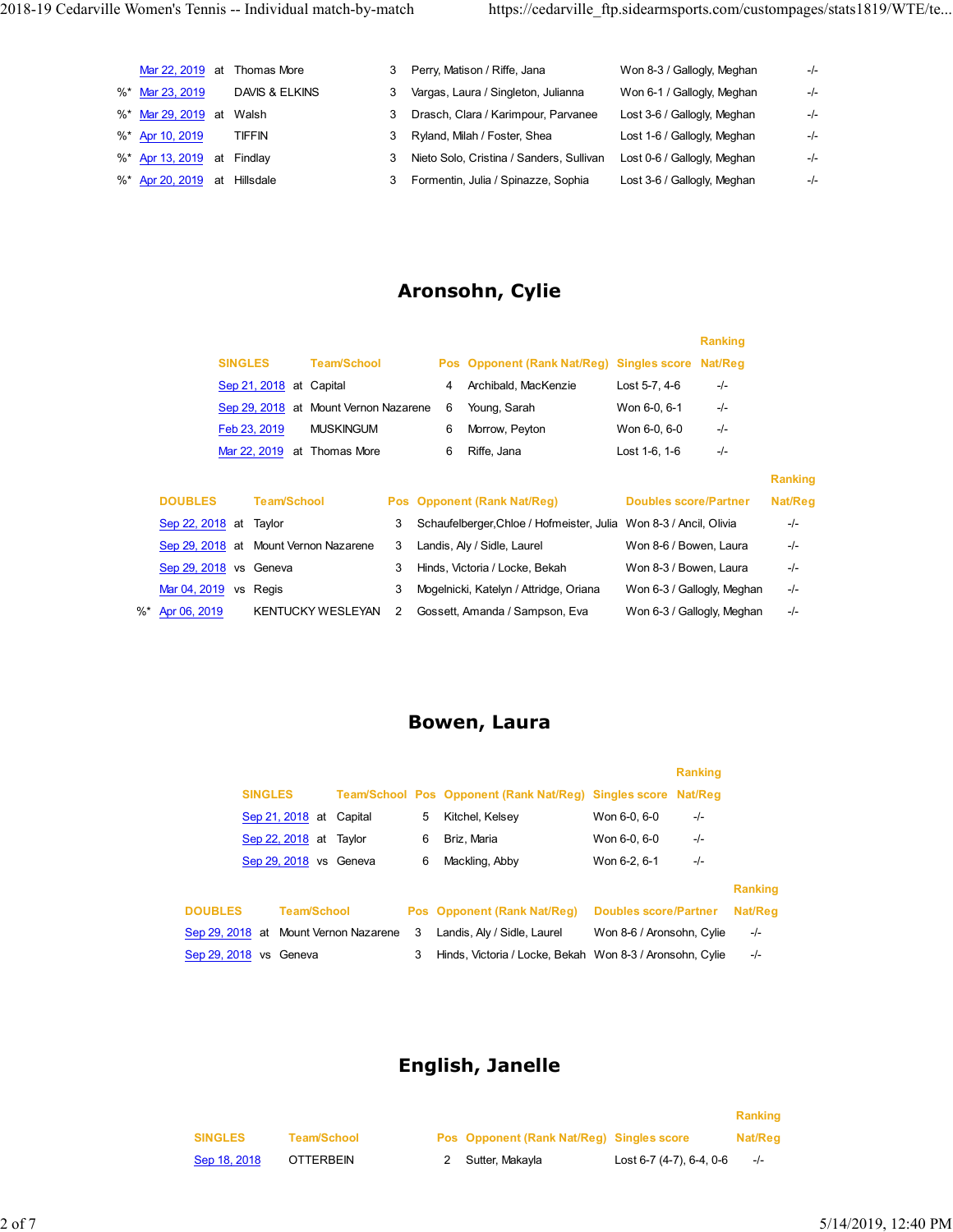|  |                                 |                        | 2018-19 Cedarville Women's Tennis -- Individual match-by-match |                |                |                                                                |                                 |                | https://cedarville_ftp.sidearmsports.com/custompages/stats1819/WTE/te |
|--|---------------------------------|------------------------|----------------------------------------------------------------|----------------|----------------|----------------------------------------------------------------|---------------------------------|----------------|-----------------------------------------------------------------------|
|  |                                 |                        |                                                                |                |                |                                                                |                                 |                |                                                                       |
|  |                                 |                        | Sep 29, 2018 at Mount Vernon Nazarene                          |                | $\mathbf{1}$   | Clark, Casey                                                   | Won 6-3, 6-1                    | $-/-$          |                                                                       |
|  |                                 | Sep 29, 2018 vs Geneva |                                                                |                | 2              | Deitrick, Katherine                                            | Won 6-1, 6-1                    | $-/-$          |                                                                       |
|  | Oct 06, 2018                    |                        | <b>INDIANA EAST</b>                                            |                |                | 2 Jackson, Morgan                                              | Won 6-4, 6-4                    | -/-            |                                                                       |
|  | Feb 23, 2019                    |                        | <b>MUSKINGUM</b>                                               |                | $\mathbf{1}$   | Hall, Kayla                                                    | Won 6-0, 6-0                    | -/-            |                                                                       |
|  |                                 | Mar 04, 2019 vs Regis  |                                                                |                |                | 2 McCormack, Ariana                                            | Won 7-5, 6-4                    | $-/-$          |                                                                       |
|  |                                 |                        | Mar 07, 2019 vs Rensselaer Polytechnic Inst 2                  |                |                | Valencia, Andrea                                               | Won 6-0, 6-1                    | $-/-$          |                                                                       |
|  |                                 |                        | Mar 07, 2019 vs St. Francis IL                                 |                |                | 2 Larsen, Alyssa                                               | Won 6-0, 6-1                    | -/-            |                                                                       |
|  |                                 |                        | Mar 08, 2019 vs Saint Anselm                                   |                | 2              | 2 Malerbi, Tess<br>Akimenko, Katya                             | Won 6-1, 6-2<br>Lost 5-7, 1-6   | $-/-$<br>$-/-$ |                                                                       |
|  | Mar 23, 2019<br>%*              |                        | % Mar 16, 2019 at Virginia-Wise<br>DAVIS & ELKINS              |                | 2              | Vargas, Laura                                                  | Won 6-2, 6-0                    | $-/-$          |                                                                       |
|  | %* Mar 29, 2019 at Ursuline     |                        |                                                                |                |                | 2 Duncan, Ashley                                               | Won 6-0, 6-0                    | $-/-$          |                                                                       |
|  | %* Mar 29, 2019 at Walsh        |                        |                                                                |                | $\overline{2}$ | Kacalova, Maria                                                | Lost 2-6, 3-6                   | -/-            |                                                                       |
|  | %* Apr 06, 2019                 |                        | KENTUCKY WESLEYAN                                              |                |                | 2 Smith, Liz                                                   | Won 6-1, 6-0                    | -/-            |                                                                       |
|  | %* Apr 10, 2019                 |                        | <b>TIFFIN</b>                                                  |                | $\overline{2}$ | Sim, Emily                                                     | Lost 1-6, 4-6                   | -/-            |                                                                       |
|  | %* Apr 13, 2019 at Findlay      |                        |                                                                |                | $\overline{2}$ | Alvarado, Laiying                                              | Lost 0-6, 0-6                   | $-/-$          |                                                                       |
|  | %* Apr 20, 2019 at Hillsdale    |                        |                                                                |                | $\overline{2}$ | Hackman, Sarah                                                 | Lost 3-6, 0-6                   | $-/-$          |                                                                       |
|  |                                 |                        |                                                                |                |                |                                                                |                                 |                | Ranking                                                               |
|  | <b>DOUBLES</b>                  | <b>Team/School</b>     |                                                                |                |                | Pos Opponent (Rank Nat/Reg)                                    | <b>Doubles score/Partner</b>    |                | Nat/Reg                                                               |
|  | Sep 18, 2018                    | <b>OTTERBEIN</b>       |                                                                |                |                | Bergman, Sydney / Sutter, Makayla                              | Lost 2-6 / English, Liana       |                | $-/-$                                                                 |
|  | Sep 29, 2018 vs Geneva          |                        |                                                                |                |                | 2 Orndoff, Felicity / Newberry, Jana                           | Won 8-1 / Hardwick, Halie       |                | -/-                                                                   |
|  | Oct 06, 2018                    | <b>INDIANA EAST</b>    |                                                                | $\mathbf{2}$   |                | Jackson, Morgan / Hubbard, Brooklyn Lost 1-6 / Hardwick, Halie |                                 |                | -/-                                                                   |
|  | Feb 23, 2019                    | <b>MUSKINGUM</b>       |                                                                | $\mathbf{2}$   |                | Hall, Kayla / Morrow, Peyton                                   | Won 6-0 / Hardwick, Halie       |                | -/-                                                                   |
|  | Mar 04, 2019 vs Regis           |                        |                                                                | $\mathbf{2}$   |                | Donovan, Carly / Mogelnicki, Lauren                            | Won 7-6 (7-1) / Hardwick, Halie |                | -/-                                                                   |
|  |                                 |                        | Mar 07, 2019 vs Rensselaer Polytechnic Inst                    | $\overline{2}$ |                | Valencia, Andrea / Rajamohan, Nisha Lost 0-6 / Hardwick, Halie |                                 |                | -/-                                                                   |
|  | Mar 07, 2019 vs St. Francis IL  |                        |                                                                |                |                | 2 Larsen, Alyssa / Robert, Michelle                            | Won 6-0 / Hardwick, Halie       |                | -/-                                                                   |
|  | Mar 08, 2019 vs Saint Anselm    |                        |                                                                | $\mathbf{2}$   |                | Malerbi, Tess / Hodas, Kayla                                   | Won 6-4 / Hardwick, Halie       |                | -/-                                                                   |
|  | % Mar 16, 2019 at Virginia-Wise |                        |                                                                |                |                | 2 Hall, Grace / Morris, Lillian                                | Won 6-3 / Hardwick, Halie       |                | -/-                                                                   |

|    |                                | Mar 07, 2019 vs Rensselaer Polytechnic Inst   |                | 2<br>Valencia, Andrea                                           | Won 6-0, 6-1                    | -/-     |                |  |
|----|--------------------------------|-----------------------------------------------|----------------|-----------------------------------------------------------------|---------------------------------|---------|----------------|--|
|    |                                | Mar 07, 2019 vs St. Francis IL                |                | 2<br>Larsen, Alyssa                                             | Won 6-0, 6-1                    | -/-     |                |  |
|    |                                | Mar 08, 2019 vs Saint Anselm                  |                | Malerbi, Tess<br>2                                              | Won 6-1, 6-2                    | -/-     |                |  |
|    | %                              | Mar 16, 2019 at Virginia-Wise                 |                | 2<br>Akimenko, Katya                                            | Lost 5-7, 1-6                   | -/-     |                |  |
|    | Mar 23, 2019<br>%*             | DAVIS & ELKINS                                |                | 2<br>Vargas, Laura                                              | Won 6-2, 6-0                    | -/-     |                |  |
|    | %*                             | Mar 29, 2019 at Ursuline                      |                | Duncan, Ashley<br>2                                             | Won 6-0, 6-0                    | -/-     |                |  |
|    | %*                             | Mar 29, 2019 at Walsh                         |                | Kacalova, Maria<br>2                                            | Lost 2-6, 3-6                   | -/-     |                |  |
|    | Apr 06, 2019<br>%*             | <b>KENTUCKY WESLEYAN</b>                      |                | Smith, Liz<br>$\mathbf{2}$                                      | Won 6-1, 6-0                    | -/-     |                |  |
|    | Apr 10, 2019<br>%*             | <b>TIFFIN</b>                                 |                | Sim, Emily<br>2                                                 | Lost 1-6, 4-6                   | -/-     |                |  |
|    | Apr 13, 2019<br>%*             | at<br>Findlay                                 |                | 2<br>Alvarado, Laiying                                          | Lost 0-6, 0-6                   | -/-     |                |  |
|    | %*                             | Apr 20, 2019 at Hillsdale                     |                | 2<br>Hackman, Sarah                                             | Lost 3-6, 0-6                   | -/-     |                |  |
|    |                                |                                               |                |                                                                 |                                 |         | <b>Ranking</b> |  |
|    | <b>DOUBLES</b>                 | <b>Team/School</b>                            | Pos            | <b>Opponent (Rank Nat/Reg)</b>                                  | <b>Doubles score/Partner</b>    |         | Nat/Reg        |  |
|    | Sep 18, 2018                   | <b>OTTERBEIN</b>                              |                | Bergman, Sydney / Sutter, Makayla                               | Lost 2-6 / English, Liana       |         | -/-            |  |
|    | Sep 29, 2018 vs                | Geneva                                        | 2              | Orndoff, Felicity / Newberry, Jana                              | Won 8-1 / Hardwick, Halie       |         | -/-            |  |
|    |                                |                                               |                |                                                                 |                                 |         |                |  |
|    | Oct 06, 2018                   | <b>INDIANA EAST</b>                           | 2              | Jackson, Morgan / Hubbard, Brooklyn                             | Lost 1-6 / Hardwick, Halie      |         | -/-            |  |
|    | Feb 23, 2019                   | <b>MUSKINGUM</b>                              | 2              | Hall, Kayla / Morrow, Peyton                                    | Won 6-0 / Hardwick, Halie       |         | -/-            |  |
|    | Mar 04, 2019 vs Regis          |                                               | $\overline{2}$ | Donovan, Carly / Mogelnicki, Lauren                             | Won 7-6 (7-1) / Hardwick, Halie |         | -/-            |  |
|    |                                | Mar 07, 2019 vs Rensselaer Polytechnic Inst 2 |                | Valencia, Andrea / Rajamohan, Nisha                             | Lost 0-6 / Hardwick, Halie      |         | -/-            |  |
|    | Mar 07, 2019 vs St. Francis IL |                                               | 2              | Larsen, Alyssa / Robert, Michelle                               | Won 6-0 / Hardwick, Halie       |         | -/-            |  |
|    | Mar 08, 2019 vs Saint Anselm   |                                               | 2              | Malerbi, Tess / Hodas, Kayla                                    | Won 6-4 / Hardwick, Halie       |         | -/-            |  |
| ℅  | Mar 16, 2019 at Virginia-Wise  |                                               | 2              | Hall, Grace / Morris, Lillian                                   | Won 6-3 / Hardwick, Halie       |         | -/-            |  |
|    | Mar 22, 2019 at                | Thomas More                                   | 2              | Dowdell, Alyssa / Fellinger, Sarah                              | Won 8-0 / Hardwick, Halie       |         | -/-            |  |
| %* | Mar 23, 2019                   | DAVIS & ELKINS                                | 2              | Schwartz, Valentine / Rosario, Karin                            | Lost 4-6 / Hardwick, Halie      |         | -/-            |  |
| %* | Mar 29, 2019 at                | Ursuline                                      | 2              | Hunt, Clare / Duncan, Ashley                                    | Won 6-1 / Hardwick, Halie       |         | -/-            |  |
| %* | Mar 29, 2019 at Walsh          |                                               | 2              | Kacalova, Maria / Razum, Katharina                              | Lost 0-6 / Hardwick, Halie      |         | -/-            |  |
| %* | Apr 06, 2019                   | KENTUCKY WESLEYAN                             | 1              | Clayton, Liz / Smith, Liz                                       | Won 6-3 / English, Liana        |         | -/-            |  |
|    | %* Apr 10, 2019                | TIFFIN                                        | 2              | Riley, Abbie-Jade / Sim, Emily                                  | Lost 1-6 / Hardwick, Halie      |         | -/-            |  |
|    | %* Apr 13, 2019 at             | Findlay                                       | 2              | Kirov, Eliza / Brito, Laura                                     | Lost 0-6 / Hardwick, Halie      |         | -/-            |  |
|    | %* Apr 20, 2019<br>at          | Hillsdale                                     | 2              | Matthews, Kamryn / Bissett, Madeline Lost 0-6 / Hardwick, Halie |                                 |         | -/-            |  |
|    |                                |                                               |                | English, Liana                                                  |                                 |         |                |  |
|    |                                |                                               |                |                                                                 |                                 | Ranking |                |  |
|    | <b>SINGLES</b>                 | <b>Team/School</b>                            |                | Pos Opponent (Rank Nat/Reg) Singles score                       |                                 | Nat/Reg |                |  |
|    | Sep 18, 2018                   | <b>OTTERBEIN</b>                              |                | Bergman, Sydney<br>-1                                           | Won 7-6 (7-2), 6-3              | $-/-$   |                |  |
|    |                                | Sep 21, 2018 at Capital                       |                | Watt, Madison<br>-1                                             | Won 6-4, 6-0                    | $-/-$   |                |  |
|    |                                |                                               |                |                                                                 |                                 |         |                |  |
|    |                                | Sep 22, 2018 at Taylor                        |                | Fletchall, Molly                                                | Lost 0-6, 0-6                   | $-/-$   |                |  |
|    |                                | Sep 29, 2018 vs Geneva                        |                | Letterman, Rachael<br>-1                                        | Won 6-0, 6-1                    | $-/-$   |                |  |
|    | Oct 06, 2018                   | <b>INDIANA EAST</b>                           |                | Mendez, Thais                                                   | Lost 4-6, 0-6                   | $-/-$   |                |  |
|    |                                | Mar 04, 2019 vs Regis                         |                | Donovan, Carly<br>$\mathbf{1}$                                  | Won 6-0, 6-2                    | $-/-$   |                |  |
|    |                                |                                               |                |                                                                 |                                 |         |                |  |

## English, Liana

| 23, 2019               |               | DAVIS & ELKINS           | 2              |    | Schwartz, Valentine / Rosario, Karin                            | Lost 4-6 / Hardwick, Halie |                | -/-   |                     |
|------------------------|---------------|--------------------------|----------------|----|-----------------------------------------------------------------|----------------------------|----------------|-------|---------------------|
| 29, 2019 at Ursuline   |               |                          | 2              |    | Hunt, Clare / Duncan, Ashley                                    | Won 6-1 / Hardwick, Halie  |                | $-/-$ |                     |
| 29, 2019 at            | Walsh         |                          | $\overline{2}$ |    | Kacalova, Maria / Razum, Katharina                              | Lost 0-6 / Hardwick, Halie |                | $-/-$ |                     |
| 06, 2019               |               | <b>KENTUCKY WESLEYAN</b> | 1              |    | Clayton, Liz / Smith, Liz                                       | Won 6-3 / English, Liana   |                | $-/-$ |                     |
| 10, 2019               | <b>TIFFIN</b> |                          | 2              |    | Riley, Abbie-Jade / Sim, Emily                                  | Lost 1-6 / Hardwick, Halie |                | $-/-$ |                     |
| 13, 2019 at Findlay    |               |                          | 2              |    | Kirov, Eliza / Brito, Laura                                     | Lost 0-6 / Hardwick, Halie |                | $-/-$ |                     |
| 20, 2019 at Hillsdale  |               |                          | 2              |    | Matthews, Kamryn / Bissett, Madeline Lost 0-6 / Hardwick, Halie |                            |                | $-/-$ |                     |
|                        |               |                          |                |    |                                                                 |                            |                |       |                     |
|                        |               |                          |                |    |                                                                 |                            |                |       |                     |
|                        |               |                          |                |    |                                                                 |                            |                |       |                     |
|                        |               |                          |                |    |                                                                 |                            |                |       |                     |
|                        |               |                          |                |    | English, Liana                                                  |                            |                |       |                     |
|                        |               |                          |                |    |                                                                 |                            |                |       |                     |
|                        |               |                          |                |    |                                                                 |                            | <b>Ranking</b> |       |                     |
| <b>SINGLES</b>         |               | <b>Team/School</b>       |                |    | Pos Opponent (Rank Nat/Reg) Singles score                       |                            | Nat/Reg        |       |                     |
| Sep 18, 2018           |               | <b>OTTERBEIN</b>         |                |    | Bergman, Sydney                                                 | Won 7-6 (7-2), 6-3         | -/-            |       |                     |
| Sep 21, 2018 at        |               | Capital                  |                | -1 | Watt, Madison                                                   | Won 6-4, 6-0               | -/-            |       |                     |
| Sep 22, 2018 at Taylor |               |                          |                |    | Fletchall, Molly                                                | Lost 0-6, 0-6              | -/-            |       |                     |
| Sep 29, 2018 vs Geneva |               |                          |                |    | Letterman, Rachael                                              | Won 6-0, 6-1               | $-/-$          |       |                     |
| Oct 06, 2018           |               | <b>INDIANA EAST</b>      |                | -1 | Mendez, Thais                                                   | Lost 4-6, 0-6              | $-/-$          |       |                     |
| Mar 04, 2019 vs Regis  |               |                          |                |    | Donovan, Carly                                                  | Won 6-0, 6-2               | $-/-$          |       |                     |
|                        |               |                          |                |    |                                                                 |                            |                |       |                     |
|                        |               |                          |                |    |                                                                 |                            |                |       |                     |
|                        |               |                          |                |    |                                                                 |                            |                |       |                     |
|                        |               |                          |                |    |                                                                 |                            |                |       | 5/14/2019, 12:40 PM |
|                        |               |                          |                |    |                                                                 |                            |                |       |                     |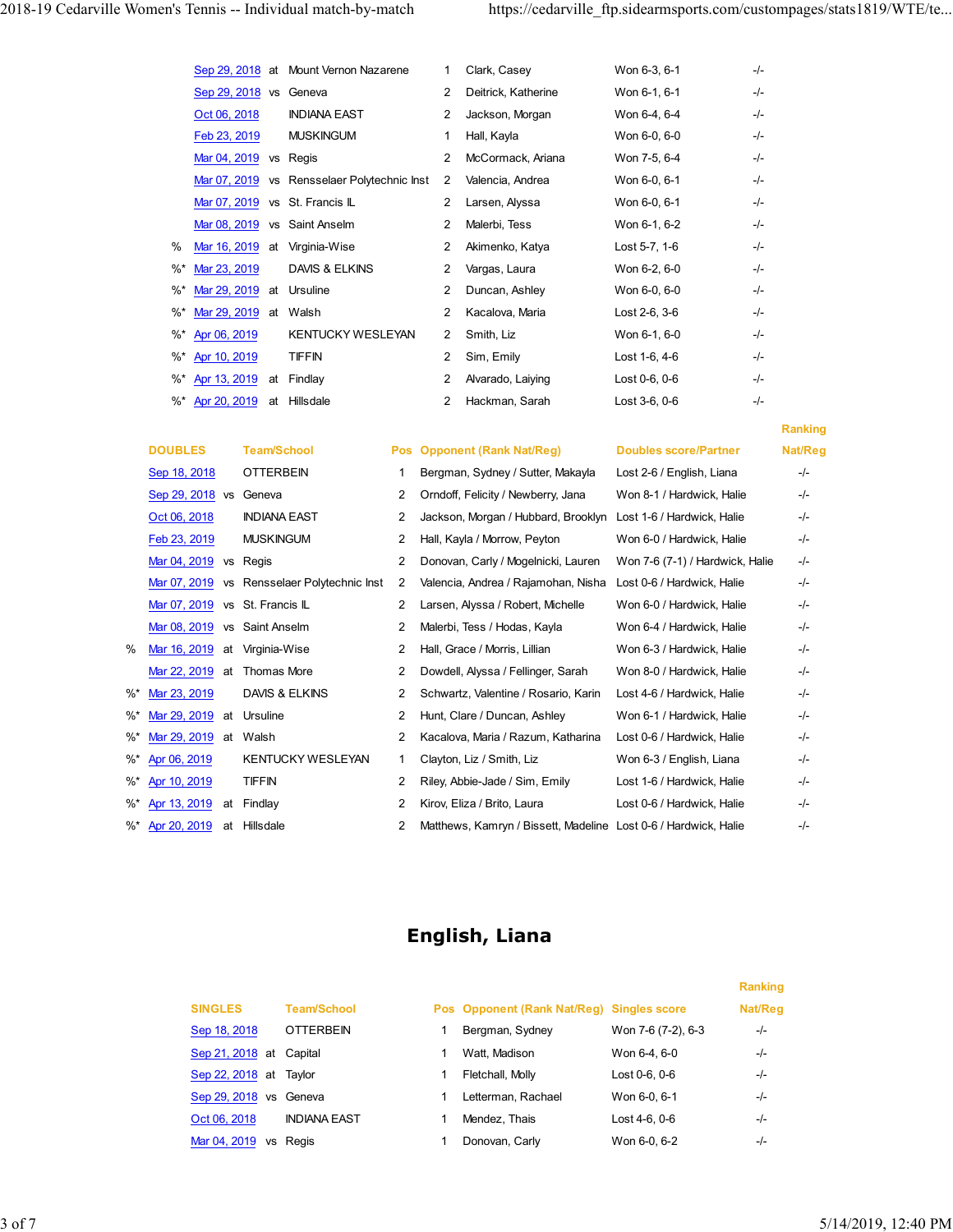| 2018-19 Cedarville Women's Tennis -- Individual match-by-match |                                               |                                |              |                                                                          | https://cedarville ftp.sidearmsports.com/custompages/stats1819/WTE/te |       |              |
|----------------------------------------------------------------|-----------------------------------------------|--------------------------------|--------------|--------------------------------------------------------------------------|-----------------------------------------------------------------------|-------|--------------|
|                                                                |                                               |                                |              |                                                                          |                                                                       |       |              |
|                                                                |                                               |                                |              |                                                                          |                                                                       |       |              |
|                                                                | Mar 07, 2019 vs Rensselaer Polytechnic Inst 1 |                                |              | Surapeneni, Sanjana                                                      | Won 7-6 (7-1), 6-0                                                    | $-/-$ |              |
|                                                                | Mar 07, 2019 vs St. Francis IL                |                                | 1            | Christiansen, Nikkie                                                     | Won 6-4, 6-3                                                          | $-/-$ |              |
|                                                                | Mar 08, 2019 vs Saint Anselm                  |                                | $\mathbf{1}$ | Hughes, Kaitlin                                                          | Won 6-0, 6-0                                                          | -/-   |              |
|                                                                | % Mar 16, 2019 at Virginia-Wise               |                                | $\mathbf{1}$ | Akimenko, Liza                                                           | Lost 3-6, 4-6                                                         | $-/-$ |              |
|                                                                | Mar 22, 2019 at Thomas More                   |                                | 1            | Warden, Brooke                                                           | Lost 1-6, 6-4, 0-1 (8-10)                                             | $-/-$ |              |
| %* Mar 23, 2019                                                | DAVIS & ELKINS                                |                                | $\mathbf{1}$ | Newman, Taylour                                                          | Won 6-4, 6-2                                                          | -/-   |              |
| %*                                                             | Mar 29, 2019 at Ursuline                      |                                | 1            | Weber, Elizabeth                                                         | Won 6-0, 6-0                                                          | $-/-$ |              |
| %* Mar 29, 2019 at Walsh                                       |                                               |                                | $\mathbf{1}$ | Fernandez, Mercedes                                                      | Lost 0-6, 2-6                                                         | $-/-$ |              |
| %* Apr 06, 2019                                                | KENTUCKY WESLEYAN                             |                                | $\mathbf{1}$ | Clayton, Liz                                                             | Won 6-0, 6-0                                                          | $-/-$ |              |
| %* Apr 10, 2019                                                | <b>TIFFIN</b>                                 |                                | $\mathbf{1}$ | Riley, Abbie-Jade                                                        | Lost 3-6, 0-6                                                         | $-/-$ |              |
| %* Apr 13, 2019 at Findlay                                     |                                               |                                | $\mathbf{1}$ | Sweet, Samantha                                                          | Lost 3-6, 2-6                                                         | $-/-$ |              |
| %* Apr 20, 2019 at Hillsdale                                   |                                               |                                | $\mathbf{1}$ | Cimpeanu, Hannah                                                         | Lost 2-6, 2-6                                                         | $-/-$ |              |
|                                                                |                                               |                                |              |                                                                          |                                                                       |       | Ranking      |
| <b>DOUBLES</b>                                                 | <b>Team/School</b>                            |                                |              | <b>Pos Opponent (Rank Nat/Reg)</b>                                       | <b>Doubles score/Partner</b>                                          |       | Nat/Reg      |
| Sep 18, 2018                                                   | <b>OTTERBEIN</b>                              | $\overline{1}$                 |              | Bergman, Sydney / Sutter, Makayla                                        | Lost 2-6 / English, Janelle                                           |       | $-/-$        |
| Sep 21, 2018 at Capital                                        |                                               | -1                             |              | Watt, Madison / Sadek, Maria                                             | Won 8-4 / Thompson, Rosie                                             |       | -/-          |
| Sep 22, 2018 at Taylor                                         |                                               |                                |              | King, Alexa / Clark, Courtney                                            | Lost 5-8 / Thompson, Rosie                                            |       | -/-          |
|                                                                | Sep 29, 2018 at Mount Vernon Nazarene         | -1                             |              | Higgins, Sarah / Weber, Ashley                                           | Won 8-0 / Hardwick, Halie                                             |       | -/-          |
| Sep 29, 2018 vs Geneva                                         |                                               | -1                             |              | Letterman, Rachael / Deitrick, Katherine Won 8-1 / Thompson, Rosie       |                                                                       |       | -/-          |
| Oct 06, 2018                                                   | <b>INDIANA EAST</b>                           | -1                             |              | Mendez, Thais / Hubbard, Ashlyn                                          | Lost 4-6 / Thompson, Rosie                                            |       | -/-          |
|                                                                |                                               |                                |              |                                                                          |                                                                       |       |              |
|                                                                |                                               |                                |              |                                                                          |                                                                       |       |              |
| Feb 23, 2019                                                   | <b>MUSKINGUM</b>                              | -1                             |              | Welsh, Sara / Lewis, Emma                                                | Won 6-0 / Thompson, Rosie                                             |       | $-/-$        |
| Mar 04, 2019 vs Regis                                          | Mar 07, 2019 vs Rensselaer Polytechnic Inst   | $\mathbf{1}$<br>$\overline{1}$ |              | McCormack, Ariana / Jarvis, Katasha<br>Surapeneni, Sanjana / Lyu, Junjia | Won 6-2 / Thompson, Rosie<br>Lost 2-6 / Thompson, Rosie               |       | -/-<br>$-/-$ |

|    | Mar 07, 2019 vs St. Francis IL                   | Christiansen, Nikkie                      | Won 6-4, 6-3                 | -/-            |  |
|----|--------------------------------------------------|-------------------------------------------|------------------------------|----------------|--|
|    | Mar 08, 2019 vs Saint Anselm                     | Hughes, Kaitlin                           | Won 6-0, 6-0                 | -/-            |  |
|    | Mar 16, 2019 at Virginia-Wise<br>%               | Akimenko, Liza                            | Lost 3-6, 4-6                | -/-            |  |
|    | Mar 22, 2019 at Thomas More                      | Warden, Brooke                            | Lost 1-6, 6-4, 0-1 $(8-10)$  | -/-            |  |
|    | Mar 23, 2019<br>DAVIS & ELKINS<br>$\%^*$         | Newman, Taylour                           | Won 6-4, 6-2                 | -/-            |  |
|    | Mar 29, 2019 at Ursuline<br>$\%^*$               | Weber, Elizabeth                          | Won 6-0, 6-0                 | -/-            |  |
|    | $\%^{*}$<br>Mar 29, 2019 at Walsh                | Fernandez, Mercedes                       | Lost 0-6, 2-6                | -/-            |  |
|    |                                                  |                                           |                              |                |  |
|    | Apr 06, 2019<br><b>KENTUCKY WESLEYAN</b><br>%*   | Clayton, Liz<br>1                         | Won 6-0, 6-0                 | -/-            |  |
|    | <b>TIFFIN</b><br>$\%^{*}$<br>Apr 10, 2019        | Riley, Abbie-Jade                         | Lost 3-6, 0-6                | -/-            |  |
|    | Apr 13, 2019 at Findlay<br>$\%^*$                | Sweet, Samantha                           | Lost 3-6, 2-6                | -/-            |  |
|    | Apr 20, 2019 at Hillsdale<br>%*                  | Cimpeanu, Hannah                          | Lost 2-6, 2-6                | -/-            |  |
|    |                                                  |                                           |                              | <b>Ranking</b> |  |
|    | <b>DOUBLES</b><br><b>Team/School</b><br>Pos      | <b>Opponent (Rank Nat/Reg)</b>            | <b>Doubles score/Partner</b> | Nat/Reg        |  |
|    | <b>OTTERBEIN</b><br>Sep 18, 2018                 | Bergman, Sydney / Sutter, Makayla         | Lost 2-6 / English, Janelle  | -/-            |  |
|    | Sep 21, 2018 at<br>Capital                       | Watt, Madison / Sadek, Maria              | Won 8-4 / Thompson, Rosie    | -/-            |  |
|    | Sep 22, 2018 at<br>Taylor<br>1                   | King, Alexa / Clark, Courtney             | Lost 5-8 / Thompson, Rosie   | -/-            |  |
|    | Sep 29, 2018 at<br>Mount Vernon Nazarene<br>1    | Higgins, Sarah / Weber, Ashley            | Won 8-0 / Hardwick, Halie    | -/-            |  |
|    | Sep 29, 2018 vs Geneva<br>1                      | Letterman, Rachael / Deitrick, Katherine  | Won 8-1 / Thompson, Rosie    | -/-            |  |
|    | Oct 06, 2018<br><b>INDIANA EAST</b><br>1         | Mendez, Thais / Hubbard, Ashlyn           | Lost 4-6 / Thompson, Rosie   | -/-            |  |
|    | Feb 23, 2019<br><b>MUSKINGUM</b>                 | Welsh, Sara / Lewis, Emma                 | Won 6-0 / Thompson, Rosie    | -/-            |  |
|    | Mar 04, 2019 vs Regis<br>1                       | McCormack, Ariana / Jarvis, Katasha       | Won 6-2 / Thompson, Rosie    | -/-            |  |
|    | Mar 07, 2019 vs Rensselaer Polytechnic Inst 1    | Surapeneni, Sanjana / Lyu, Junjia         | Lost 2-6 / Thompson, Rosie   | -/-            |  |
|    | Mar 07, 2019 vs St. Francis IL                   | Christiansen, Nikkie / Monahan, Grace     | Won 6-2 / Thompson, Rosie    | -/-            |  |
|    | Mar 08, 2019 vs Saint Anselm                     | Hughes, Kaitlin / Jacy, Emily             | Won 6-1 / Thompson, Rosie    | -/-            |  |
| %  | Mar 16, 2019 at Virginia-Wise                    | Akimenko, Liza / Akimenko, Katya          | Won 6-4 / Thompson, Rosie    | -/-            |  |
|    | Mar 22, 2019 at Thomas More                      | Warden, Brooke / Pohlman, Lacey           | Won 8-3 / Thompson, Rosie    | -/-            |  |
| %* | DAVIS & ELKINS<br>Mar 23, 2019<br>1              | Newman, Taylour / Bolmenas, Ester         | Won 6-4 / Thompson, Rosie    | -/-            |  |
| %* | Mar 29, 2019 at<br>Ursuline                      | Fortney, Megan / Weber, Elizabeth         | Won 6-1 / Thompson, Rosie    | -/-            |  |
|    | %* Mar 29, 2019 at Walsh                         |                                           |                              |                |  |
|    |                                                  | Fernandez, Mercedes / Beidacki, Nicole    | Lost 2-6 / Thompson, Rosie   | -/-            |  |
|    | %* Apr 06, 2019<br><b>KENTUCKY WESLEYAN</b><br>1 | Clayton, Liz / Smith, Liz                 | Won 6-3 / English, Janelle   | -/-            |  |
|    | %* Apr 10, 2019<br><b>TIFFIN</b>                 | Sirgant, Juliette / Prince, Lauren        | Lost 2-6 / Thompson, Rosie   | -/-            |  |
|    | %* Apr 13, 2019 at Findlay                       | Sweet, Samantha / Alvarado, Laiying       | Lost 1-6 / Thompson, Rosie   | -/-            |  |
|    | %* Apr 20, 2019 at Hillsdale                     | 1 Bell, Katie / Hyman, Halle              | Lost 0-6 / Thompson, Rosie   | $-/-$          |  |
|    |                                                  | <b>Gallogly, Meghan</b>                   |                              |                |  |
|    |                                                  |                                           | Ranking                      |                |  |
|    | <b>SINGLES</b>                                   |                                           |                              |                |  |
|    | <b>Team/School</b><br><b>OTTERBEIN</b>           | Pos Opponent (Rank Nat/Reg) Singles score | Nat/Reg                      |                |  |
|    | Sep 18, 2018                                     | Traxler, Jordyn<br>6                      | Lost 6-2, 3-6, 5-7<br>$-/-$  |                |  |
|    | Sep 22, 2018 at Taylor                           | Browning, Lydia<br>5                      | Won 7-5, 4-6, 6-0<br>-/-     |                |  |
|    | Sep 29, 2018 at Mount Vernon Nazarene            | Sidle, Laurel<br>5                        | Won 6-0, 6-0<br>-/-          |                |  |
|    | Sep 29, 2018 vs Geneva                           | Newberry, Jana<br>5                       | Won 6-0, 6-0<br>-/-          |                |  |
|    | Oct 06, 2018<br><b>INDIANA EAST</b>              | Ayres, Brianna<br>6                       | Lost 3-6, 1-6<br>-/-         |                |  |
|    | Feb 23, 2019<br><b>MUSKINGUM</b>                 | Lewis, Emma<br>5                          | Won 6-0, 6-0<br>-/-          |                |  |

## Gallogly, Meghan

| DAVIS & ELKINS<br>Newman, Taylour / Bolmenas, Ester<br>Won 6-4 / Thompson, Rosie<br>$-/-$<br>1<br>Fortney, Megan / Weber, Elizabeth<br>Won 6-1 / Thompson, Rosie<br>019 at Ursuline<br>$-/-$<br>1<br>019 at Walsh<br>Fernandez, Mercedes / Beidacki, Nicole<br>Lost 2-6 / Thompson, Rosie<br>$-/-$<br>1<br><b>KENTUCKY WESLEYAN</b><br>Clayton, Liz / Smith, Liz<br>Won 6-3 / English, Janelle<br>$-/-$<br>1<br><b>TIFFIN</b><br>Sirgant, Juliette / Prince, Lauren<br>Lost 2-6 / Thompson, Rosie<br>$-/-$<br>1<br>Sweet, Samantha / Alvarado, Laiying<br>Lost 1-6 / Thompson, Rosie<br>19 at Findlay<br>1<br>$-/-$<br>19 at Hillsdale<br>Bell, Katie / Hyman, Halle<br>Lost 0-6 / Thompson, Rosie<br>$-/-$<br>1<br><b>Gallogly, Meghan</b><br><b>Ranking</b><br><b>Team/School</b><br><b>SINGLES</b><br>Pos Opponent (Rank Nat/Reg) Singles score<br>Nat/Reg<br><b>OTTERBEIN</b><br>Lost 6-2, 3-6, 5-7<br>Sep 18, 2018<br>Traxler, Jordyn<br>6<br>-/-<br>Won 7-5, 4-6, 6-0<br>Sep 22, 2018 at Taylor<br>5<br>Browning, Lydia<br>-/-<br>Sep 29, 2018 at Mount Vernon Nazarene<br>Won 6-0, 6-0<br>Sidle, Laurel<br>5<br>-/-<br>Sep 29, 2018 vs Geneva<br>Won 6-0, 6-0<br>5<br>Newberry, Jana<br>-/-<br><b>INDIANA EAST</b><br>Lost 3-6, 1-6<br>Oct 06, 2018<br>Ayres, Brianna<br>-/-<br>6<br>Feb 23, 2019<br><b>MUSKINGUM</b><br>Lewis, Emma<br>Won 6-0, 6-0<br>5<br>-/-<br>FitzPatrick, Kaeleig<br>Won 6-0, 6-1<br>Mar 04, 2019 vs Regis<br>6<br>-/-<br>5/14/2019, 12:40 PM |            | 019 at Thomas More | 1 | Warden, Brooke / Pohlman, Lacey | Won 8-3 / Thompson, Rosie | $-/-$ |  |
|-----------------------------------------------------------------------------------------------------------------------------------------------------------------------------------------------------------------------------------------------------------------------------------------------------------------------------------------------------------------------------------------------------------------------------------------------------------------------------------------------------------------------------------------------------------------------------------------------------------------------------------------------------------------------------------------------------------------------------------------------------------------------------------------------------------------------------------------------------------------------------------------------------------------------------------------------------------------------------------------------------------------------------------------------------------------------------------------------------------------------------------------------------------------------------------------------------------------------------------------------------------------------------------------------------------------------------------------------------------------------------------------------------------------------------------------------------------------------------|------------|--------------------|---|---------------------------------|---------------------------|-------|--|
|                                                                                                                                                                                                                                                                                                                                                                                                                                                                                                                                                                                                                                                                                                                                                                                                                                                                                                                                                                                                                                                                                                                                                                                                                                                                                                                                                                                                                                                                             | )19        |                    |   |                                 |                           |       |  |
|                                                                                                                                                                                                                                                                                                                                                                                                                                                                                                                                                                                                                                                                                                                                                                                                                                                                                                                                                                                                                                                                                                                                                                                                                                                                                                                                                                                                                                                                             |            |                    |   |                                 |                           |       |  |
|                                                                                                                                                                                                                                                                                                                                                                                                                                                                                                                                                                                                                                                                                                                                                                                                                                                                                                                                                                                                                                                                                                                                                                                                                                                                                                                                                                                                                                                                             |            |                    |   |                                 |                           |       |  |
|                                                                                                                                                                                                                                                                                                                                                                                                                                                                                                                                                                                                                                                                                                                                                                                                                                                                                                                                                                                                                                                                                                                                                                                                                                                                                                                                                                                                                                                                             | <u>19</u>  |                    |   |                                 |                           |       |  |
|                                                                                                                                                                                                                                                                                                                                                                                                                                                                                                                                                                                                                                                                                                                                                                                                                                                                                                                                                                                                                                                                                                                                                                                                                                                                                                                                                                                                                                                                             | <u> 19</u> |                    |   |                                 |                           |       |  |
|                                                                                                                                                                                                                                                                                                                                                                                                                                                                                                                                                                                                                                                                                                                                                                                                                                                                                                                                                                                                                                                                                                                                                                                                                                                                                                                                                                                                                                                                             |            |                    |   |                                 |                           |       |  |
|                                                                                                                                                                                                                                                                                                                                                                                                                                                                                                                                                                                                                                                                                                                                                                                                                                                                                                                                                                                                                                                                                                                                                                                                                                                                                                                                                                                                                                                                             |            |                    |   |                                 |                           |       |  |
|                                                                                                                                                                                                                                                                                                                                                                                                                                                                                                                                                                                                                                                                                                                                                                                                                                                                                                                                                                                                                                                                                                                                                                                                                                                                                                                                                                                                                                                                             |            |                    |   |                                 |                           |       |  |
|                                                                                                                                                                                                                                                                                                                                                                                                                                                                                                                                                                                                                                                                                                                                                                                                                                                                                                                                                                                                                                                                                                                                                                                                                                                                                                                                                                                                                                                                             |            |                    |   |                                 |                           |       |  |
|                                                                                                                                                                                                                                                                                                                                                                                                                                                                                                                                                                                                                                                                                                                                                                                                                                                                                                                                                                                                                                                                                                                                                                                                                                                                                                                                                                                                                                                                             |            |                    |   |                                 |                           |       |  |
|                                                                                                                                                                                                                                                                                                                                                                                                                                                                                                                                                                                                                                                                                                                                                                                                                                                                                                                                                                                                                                                                                                                                                                                                                                                                                                                                                                                                                                                                             |            |                    |   |                                 |                           |       |  |
|                                                                                                                                                                                                                                                                                                                                                                                                                                                                                                                                                                                                                                                                                                                                                                                                                                                                                                                                                                                                                                                                                                                                                                                                                                                                                                                                                                                                                                                                             |            |                    |   |                                 |                           |       |  |
|                                                                                                                                                                                                                                                                                                                                                                                                                                                                                                                                                                                                                                                                                                                                                                                                                                                                                                                                                                                                                                                                                                                                                                                                                                                                                                                                                                                                                                                                             |            |                    |   |                                 |                           |       |  |
|                                                                                                                                                                                                                                                                                                                                                                                                                                                                                                                                                                                                                                                                                                                                                                                                                                                                                                                                                                                                                                                                                                                                                                                                                                                                                                                                                                                                                                                                             |            |                    |   |                                 |                           |       |  |
|                                                                                                                                                                                                                                                                                                                                                                                                                                                                                                                                                                                                                                                                                                                                                                                                                                                                                                                                                                                                                                                                                                                                                                                                                                                                                                                                                                                                                                                                             |            |                    |   |                                 |                           |       |  |
|                                                                                                                                                                                                                                                                                                                                                                                                                                                                                                                                                                                                                                                                                                                                                                                                                                                                                                                                                                                                                                                                                                                                                                                                                                                                                                                                                                                                                                                                             |            |                    |   |                                 |                           |       |  |
|                                                                                                                                                                                                                                                                                                                                                                                                                                                                                                                                                                                                                                                                                                                                                                                                                                                                                                                                                                                                                                                                                                                                                                                                                                                                                                                                                                                                                                                                             |            |                    |   |                                 |                           |       |  |
|                                                                                                                                                                                                                                                                                                                                                                                                                                                                                                                                                                                                                                                                                                                                                                                                                                                                                                                                                                                                                                                                                                                                                                                                                                                                                                                                                                                                                                                                             |            |                    |   |                                 |                           |       |  |
|                                                                                                                                                                                                                                                                                                                                                                                                                                                                                                                                                                                                                                                                                                                                                                                                                                                                                                                                                                                                                                                                                                                                                                                                                                                                                                                                                                                                                                                                             |            |                    |   |                                 |                           |       |  |
|                                                                                                                                                                                                                                                                                                                                                                                                                                                                                                                                                                                                                                                                                                                                                                                                                                                                                                                                                                                                                                                                                                                                                                                                                                                                                                                                                                                                                                                                             |            |                    |   |                                 |                           |       |  |
|                                                                                                                                                                                                                                                                                                                                                                                                                                                                                                                                                                                                                                                                                                                                                                                                                                                                                                                                                                                                                                                                                                                                                                                                                                                                                                                                                                                                                                                                             |            |                    |   |                                 |                           |       |  |
|                                                                                                                                                                                                                                                                                                                                                                                                                                                                                                                                                                                                                                                                                                                                                                                                                                                                                                                                                                                                                                                                                                                                                                                                                                                                                                                                                                                                                                                                             |            |                    |   |                                 |                           |       |  |
|                                                                                                                                                                                                                                                                                                                                                                                                                                                                                                                                                                                                                                                                                                                                                                                                                                                                                                                                                                                                                                                                                                                                                                                                                                                                                                                                                                                                                                                                             |            |                    |   |                                 |                           |       |  |
|                                                                                                                                                                                                                                                                                                                                                                                                                                                                                                                                                                                                                                                                                                                                                                                                                                                                                                                                                                                                                                                                                                                                                                                                                                                                                                                                                                                                                                                                             |            |                    |   |                                 |                           |       |  |
|                                                                                                                                                                                                                                                                                                                                                                                                                                                                                                                                                                                                                                                                                                                                                                                                                                                                                                                                                                                                                                                                                                                                                                                                                                                                                                                                                                                                                                                                             |            |                    |   |                                 |                           |       |  |
|                                                                                                                                                                                                                                                                                                                                                                                                                                                                                                                                                                                                                                                                                                                                                                                                                                                                                                                                                                                                                                                                                                                                                                                                                                                                                                                                                                                                                                                                             |            |                    |   |                                 |                           |       |  |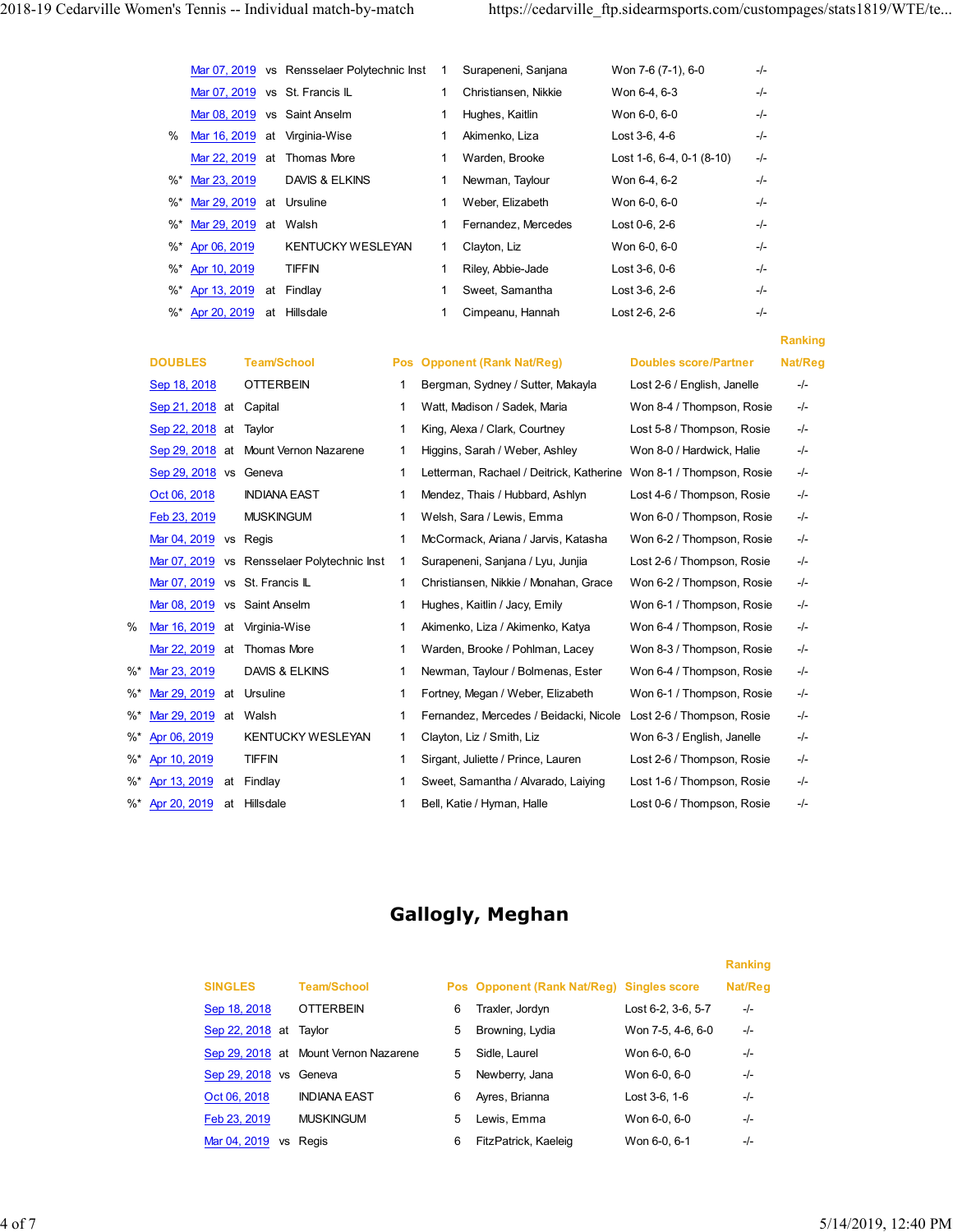| 2018-19 Cedarville Women's Tennis -- Individual match-by-match         |                |                                                                           |                                                       | https://cedarville_ftp.sidearmsports.com/custompages/stats1819/WTE/te |
|------------------------------------------------------------------------|----------------|---------------------------------------------------------------------------|-------------------------------------------------------|-----------------------------------------------------------------------|
|                                                                        |                |                                                                           |                                                       |                                                                       |
| Mar 07, 2019 vs Rensselaer Polytechnic Inst 6                          |                | Klages, Elly                                                              | Won 7-6 (7-5), 7-5<br>-/-                             |                                                                       |
| Mar 08, 2019 vs Saint Anselm                                           |                | Bolduc, Dominique<br>6                                                    | Won 6-0, 6-0<br>-/-                                   |                                                                       |
| % Mar 16, 2019 at Virginia-Wise                                        |                | Dishner, Olivia<br>6                                                      | Won 6-1, 6-1<br>-/-                                   |                                                                       |
| Mar 22, 2019 at Thomas More                                            |                | Pohlman, Lacey<br>5                                                       | Won 6-4, 6-4<br>-/-                                   |                                                                       |
| DAVIS & ELKINS<br>%* Mar 23, 2019                                      |                | 6 Singleton, Julianna                                                     | Won 6-0, 6-0<br>$-/-$                                 |                                                                       |
| %* Mar 29, 2019 at Ursuline                                            |                | 5 Anderson, Kiara                                                         | Won 6-0, 6-0<br>-/-                                   |                                                                       |
|                                                                        |                |                                                                           |                                                       |                                                                       |
| %* Mar 29, 2019 at Walsh                                               |                | Khairutdinova, Sofia<br>6                                                 | -/-<br>$\sim$                                         |                                                                       |
| <b>TIFFIN</b><br>%* Apr 10, 2019                                       |                | Foster, Shea<br>6                                                         | Won 7-5, 6-2<br>-/-                                   |                                                                       |
| %* Apr 13, 2019 at Findlay                                             |                | Nieto Solo, Cristina<br>6                                                 | - unfinished<br>-/-                                   |                                                                       |
| %* Apr 20, 2019 at Hillsdale                                           |                | 6<br>Formentin, Julia                                                     | $-/-$<br>Lost 1-6, 4-6                                |                                                                       |
|                                                                        |                |                                                                           |                                                       |                                                                       |
|                                                                        |                |                                                                           |                                                       | Ranking                                                               |
| <b>DOUBLES</b><br><b>Team/School</b>                                   |                | Pos Opponent (Rank Nat/Reg)                                               | <b>Doubles score/Partner</b>                          | Nat/Reg                                                               |
| <b>OTTERBEIN</b><br>Sep 18, 2018                                       | 3              | Mueller, Madison / Yates, Megan                                           | Lost 4-6 / Ancil, Olivia                              | $-/-$                                                                 |
| Sep 21, 2018 at Capital                                                | $\overline{2}$ | Kanke, Karen / Archibald, MacKenzie                                       | Won 8-2 / Hardwick, Halie                             | -/-                                                                   |
| Sep 22, 2018 at Taylor                                                 | $\overline{2}$ | Hoffman, Corinne / Robbins, Shelby                                        | Won 8-3 / Hardwick, Halie                             | $-/-$                                                                 |
| Sep 29, 2018 at Mount Vernon Nazarene                                  | $\overline{2}$ | Clark, Casey / Young, Sarah                                               | Won 8-2 / Ancil, Olivia                               | $-/-$                                                                 |
| Oct 06, 2018<br><b>INDIANA EAST</b>                                    | 3              | Ayres, Brianna / Good, Shelby                                             | Won 6-3 / Ancil, Olivia                               | -/-                                                                   |
| Feb 23, 2019<br><b>MUSKINGUM</b>                                       | 3              | Barton, Audrianna / Stockdale, Sarah                                      | Won 6-0 / Ancil, Olivia                               | -/-                                                                   |
| Mar 04, 2019 vs Regis<br>Mar 07, 2019 vs Rensselaer Polytechnic Inst 3 | 3              | Mogelnicki, Katelyn / Attridge, Oriana<br>McCluskey, Jolee / Klages, Elly | Won 6-3 / Aronsohn, Cylie<br>Lost 3-6 / Ancil, Olivia | -/-<br>-/-                                                            |

|    |                                       |                           | Mar 07, 2019 vs Rensselaer Polytechnic Inst   |     | 6              | Klages, Elly                                 | Won 7-6 (7-5), 7-5             | $-/-$   |                |
|----|---------------------------------------|---------------------------|-----------------------------------------------|-----|----------------|----------------------------------------------|--------------------------------|---------|----------------|
|    |                                       |                           | Mar 08, 2019 vs Saint Anselm                  |     | 6              | Bolduc, Dominique                            | Won 6-0, 6-0                   | -/-     |                |
|    | %                                     |                           | Mar 16, 2019 at Virginia-Wise                 |     | 6              | Dishner, Olivia                              | Won 6-1, 6-1                   | -/-     |                |
|    |                                       |                           | Mar 22, 2019 at Thomas More                   |     | 5              | Pohlman, Lacey                               | Won 6-4, 6-4                   | -/-     |                |
|    | $\%^*$<br>Mar 23, 2019                |                           | DAVIS & ELKINS                                |     | 6              | Singleton, Julianna                          | Won 6-0, 6-0                   | -/-     |                |
|    | %*                                    | Mar 29, 2019 at Ursuline  |                                               |     | 5              | Anderson, Kiara                              | Won 6-0, 6-0                   | -/-     |                |
|    | %*                                    | Mar 29, 2019 at Walsh     |                                               |     | 6              | Khairutdinova, Sofia                         |                                | -/-     |                |
|    | $\%^*$<br>Apr 10, 2019                |                           | <b>TIFFIN</b>                                 |     | 6              | Foster, Shea                                 | Won 7-5, 6-2                   | -/-     |                |
|    | $\%^*$<br>Apr 13, 2019                |                           | at Findlay                                    |     | 6              | Nieto Solo, Cristina                         | - unfinished                   | -/-     |                |
|    | $%$ *                                 | Apr 20, 2019 at Hillsdale |                                               |     | 6              | Formentin, Julia                             | Lost 1-6, 4-6                  | -/-     |                |
|    |                                       |                           |                                               |     |                |                                              |                                |         | <b>Ranking</b> |
|    | <b>DOUBLES</b>                        | <b>Team/School</b>        |                                               | Pos |                | <b>Opponent (Rank Nat/Reg)</b>               | <b>Doubles score/Partner</b>   |         | Nat/Reg        |
|    | Sep 18, 2018                          | <b>OTTERBEIN</b>          |                                               | 3   |                | Mueller, Madison / Yates, Megan              | Lost 4-6 / Ancil, Olivia       |         | -/-            |
|    | Sep 21, 2018 at                       | Capital                   |                                               | 2   |                | Kanke, Karen / Archibald, MacKenzie          | Won 8-2 / Hardwick, Halie      |         | $-/-$          |
|    | Sep 22, 2018 at                       | Taylor                    |                                               | 2   |                | Hoffman, Corinne / Robbins, Shelby           | Won 8-3 / Hardwick, Halie      |         | -/-            |
|    | Sep 29, 2018 at Mount Vernon Nazarene |                           |                                               | 2   |                | Clark, Casey / Young, Sarah                  | Won 8-2 / Ancil, Olivia        |         | -/-            |
|    | Oct 06, 2018                          | <b>INDIANA EAST</b>       |                                               | 3   |                | Ayres, Brianna / Good, Shelby                | Won 6-3 / Ancil, Olivia        |         | -/-            |
|    | Feb 23, 2019                          | <b>MUSKINGUM</b>          |                                               | 3   |                | Barton, Audrianna / Stockdale, Sarah         | Won 6-0 / Ancil, Olivia        |         | -/-            |
|    | Mar 04, 2019 vs Regis                 |                           |                                               | 3   |                | Mogelnicki, Katelyn / Attridge, Oriana       | Won 6-3 / Aronsohn, Cylie      |         | -/-            |
|    |                                       |                           | Mar 07, 2019 vs Rensselaer Polytechnic Inst 3 |     |                | McCluskey, Jolee / Klages, Elly              | Lost 3-6 / Ancil, Olivia       |         | -/-            |
|    | Mar 08, 2019                          | vs Saint Anselm           |                                               | 3   |                | Bolduc, Dominique / Bulpitt, Maikah          | Won 6-3 / Ancil, Olivia        |         | $-/-$          |
| ℅  | Mar 16, 2019<br>at                    | Virginia-Wise             |                                               | 3   |                | Melhem, Aya / Dishner, Olivia                | Lost 6-7 (5-7) / Ancil, Olivia |         | -/-            |
|    | Mar 22, 2019 at Thomas More           |                           |                                               | 3   |                | Perry, Matison / Riffe, Jana                 | Won 8-3 / Ancil, Olivia        |         | -/-            |
| %* | Mar 23, 2019                          | DAVIS & ELKINS            |                                               | 3   |                | Vargas, Laura / Singleton, Julianna          | Won 6-1 / Ancil, Olivia        |         | -/-            |
| %* | Mar 29, 2019 at Walsh                 |                           |                                               | 3   |                | Drasch, Clara / Karimpour, Parvanee          | Lost 3-6 / Ancil, Olivia       |         | -/-            |
| %* | Apr 06, 2019                          |                           | KENTUCKY WESLEYAN                             | 2   |                | Gossett, Amanda / Sampson, Eva               | Won 6-3 / Aronsohn, Cylie      |         | -/-            |
|    | %* Apr 10, 2019                       | <b>TIFFIN</b>             |                                               | 3   |                | Ryland, Milah / Foster, Shea                 | Lost 1-6 / Ancil, Olivia       |         | -/-            |
|    | %* Apr 13, 2019 at                    | Findlay                   |                                               | 3   |                | Nieto Solo, Cristina / Sanders, Sullivan     | Lost 0-6 / Ancil, Olivia       |         | -/-            |
|    | %* Apr 20, 2019<br>at                 | Hillsdale                 |                                               | 3   |                | Formentin, Julia / Spinazze, Sophia          | Lost 3-6 / Ancil, Olivia       |         | -/-            |
|    |                                       |                           |                                               |     |                | Hardwick, Halie                              |                                |         |                |
|    |                                       |                           |                                               |     |                |                                              |                                | Ranking |                |
|    | <b>SINGLES</b>                        |                           | <b>Team/School</b>                            |     | Pos            | <b>Opponent (Rank Nat/Reg) Singles score</b> |                                | Nat/Reg |                |
|    | Sep 18, 2018                          |                           | <b>OTTERBEIN</b>                              |     | 5              | Stuteville, Megan                            | Lost 6-7 (4-7), 2-6            | $-/-$   |                |
|    | Sep 22, 2018 at                       | Taylor                    |                                               |     | $\overline{4}$ | Hotmire, Julianna                            | Lost 6-4, 2-6, 0-6             | $-/-$   |                |
|    |                                       |                           | Sep 29, 2018 at Mount Vernon Nazarene         |     | 4              | Landis, Aly                                  | Won 6-3, 6-2                   | $-/-$   |                |
|    | Oct 06, 2018                          |                           | <b>INDIANA EAST</b>                           |     | 5              | Hubbard, Ashlyn                              | Won 4-6, 6-1, 6-3              | $-/-$   |                |
|    | Feb 23, 2019                          |                           | <b>MUSKINGUM</b>                              |     | $\overline{4}$ | Simmons, Mackenzie                           | Won 6-0, 6-0                   | $-/-$   |                |
|    |                                       | Mar 04, 2019 vs Regis     |                                               |     | 5              | Boodakian, Ginger                            | Lost 2-6, 6-3, 0-1 (6-10)      | $-/-$   |                |

#### Hardwick, Halie

|    | ar 16, 2019 at             |               | Virginia-Wise                               | 3 |   | Melhem, Aya / Dishner, Olivia                                     | Lost 6-7 (5-7) / Ancil, Olivia |         | -/- |                     |
|----|----------------------------|---------------|---------------------------------------------|---|---|-------------------------------------------------------------------|--------------------------------|---------|-----|---------------------|
|    | ar 22, 2019 at Thomas More |               |                                             | 3 |   | Perry, Matison / Riffe, Jana                                      | Won 8-3 / Ancil, Olivia        |         | -/- |                     |
|    | ar 23, 2019                |               | DAVIS & ELKINS                              | 3 |   | Vargas, Laura / Singleton, Julianna                               | Won 6-1 / Ancil, Olivia        |         | -/- |                     |
|    | ar 29, 2019 at Walsh       |               |                                             | 3 |   | Drasch, Clara / Karimpour, Parvanee                               | Lost 3-6 / Ancil, Olivia       |         | -/- |                     |
|    | or 06, 2019                |               | KENTUCKY WESLEYAN                           | 2 |   | Gossett, Amanda / Sampson, Eva                                    | Won 6-3 / Aronsohn, Cylie      |         | -/- |                     |
|    | or 10, 2019                | <b>TIFFIN</b> |                                             | 3 |   | Ryland, Milah / Foster, Shea                                      | Lost 1-6 / Ancil, Olivia       |         | -/- |                     |
|    | or 13, 2019<br>at          | Findlay       |                                             | 3 |   | Nieto Solo, Cristina / Sanders, Sullivan Lost 0-6 / Ancil, Olivia |                                |         | -/- |                     |
|    | or 20, 2019                | at Hillsdale  |                                             | 3 |   | Formentin, Julia / Spinazze, Sophia                               | Lost 3-6 / Ancil, Olivia       |         | -/- |                     |
|    |                            |               |                                             |   |   |                                                                   |                                |         |     |                     |
|    |                            |               |                                             |   |   |                                                                   |                                |         |     |                     |
|    |                            |               |                                             |   |   |                                                                   |                                |         |     |                     |
|    |                            |               |                                             |   |   | <b>Hardwick, Halie</b>                                            |                                |         |     |                     |
|    |                            |               |                                             |   |   |                                                                   |                                |         |     |                     |
|    |                            |               |                                             |   |   |                                                                   |                                | Ranking |     |                     |
|    | <b>SINGLES</b>             |               | <b>Team/School</b>                          |   |   | Pos Opponent (Rank Nat/Reg) Singles score                         |                                | Nat/Reg |     |                     |
|    | Sep 18, 2018               |               | <b>OTTERBEIN</b>                            |   | 5 | Stuteville, Megan                                                 | Lost 6-7 (4-7), 2-6            | -/-     |     |                     |
|    | Sep 22, 2018 at            |               | Taylor                                      |   | 4 | Hotmire, Julianna                                                 | Lost 6-4, 2-6, 0-6             | -/-     |     |                     |
|    |                            |               | Sep 29, 2018 at Mount Vernon Nazarene       |   | 4 | Landis, Aly                                                       | Won 6-3, 6-2                   | -/-     |     |                     |
|    | Oct 06, 2018               |               | <b>INDIANA EAST</b>                         |   | 5 | Hubbard, Ashlyn                                                   | Won 4-6, 6-1, 6-3              | -/-     |     |                     |
|    | Feb 23, 2019               |               | <b>MUSKINGUM</b>                            |   | 4 | Simmons, Mackenzie                                                | Won 6-0, 6-0                   | -/-     |     |                     |
|    | Mar 04, 2019 vs Regis      |               |                                             |   | 5 | Boodakian, Ginger                                                 | Lost 2-6, 6-3, 0-1 (6-10)      | -/-     |     |                     |
|    |                            |               | Mar 07, 2019 vs Rensselaer Polytechnic Inst |   | 5 | White, Elise                                                      | Lost 1-6, 5-7                  | -/-     |     |                     |
|    |                            |               | Mar 08, 2019 vs Saint Anselm                |   | 5 | Hodas, Kayla                                                      | Won 6-1, 6-4                   | -/-     |     |                     |
| ℅  |                            |               | Mar 16, 2019 at Virginia-Wise               |   | 5 | Hall, Grace                                                       | Won 6-1, 6-1                   | -/-     |     |                     |
|    |                            |               | Mar 22, 2019 at Thomas More                 |   | 4 | Fellinger, Sarah                                                  | Won 6-0, 6-0                   | -/-     |     |                     |
| %* | Mar 23, 2019               |               | DAVIS & ELKINS                              |   | 5 | Rosario, Karin                                                    | Won 6-4, 3-6, 1-0 (10-8)       | -/-     |     |                     |
|    | %* Mar 29, 2019 at Walsh   |               |                                             |   | 5 | Razum, Katharina                                                  |                                | -/-     |     |                     |
|    |                            |               |                                             |   |   |                                                                   |                                |         |     |                     |
|    |                            |               |                                             |   |   |                                                                   |                                |         |     |                     |
|    |                            |               |                                             |   |   |                                                                   |                                |         |     |                     |
|    |                            |               |                                             |   |   |                                                                   |                                |         |     | 5/14/2019, 12:40 PM |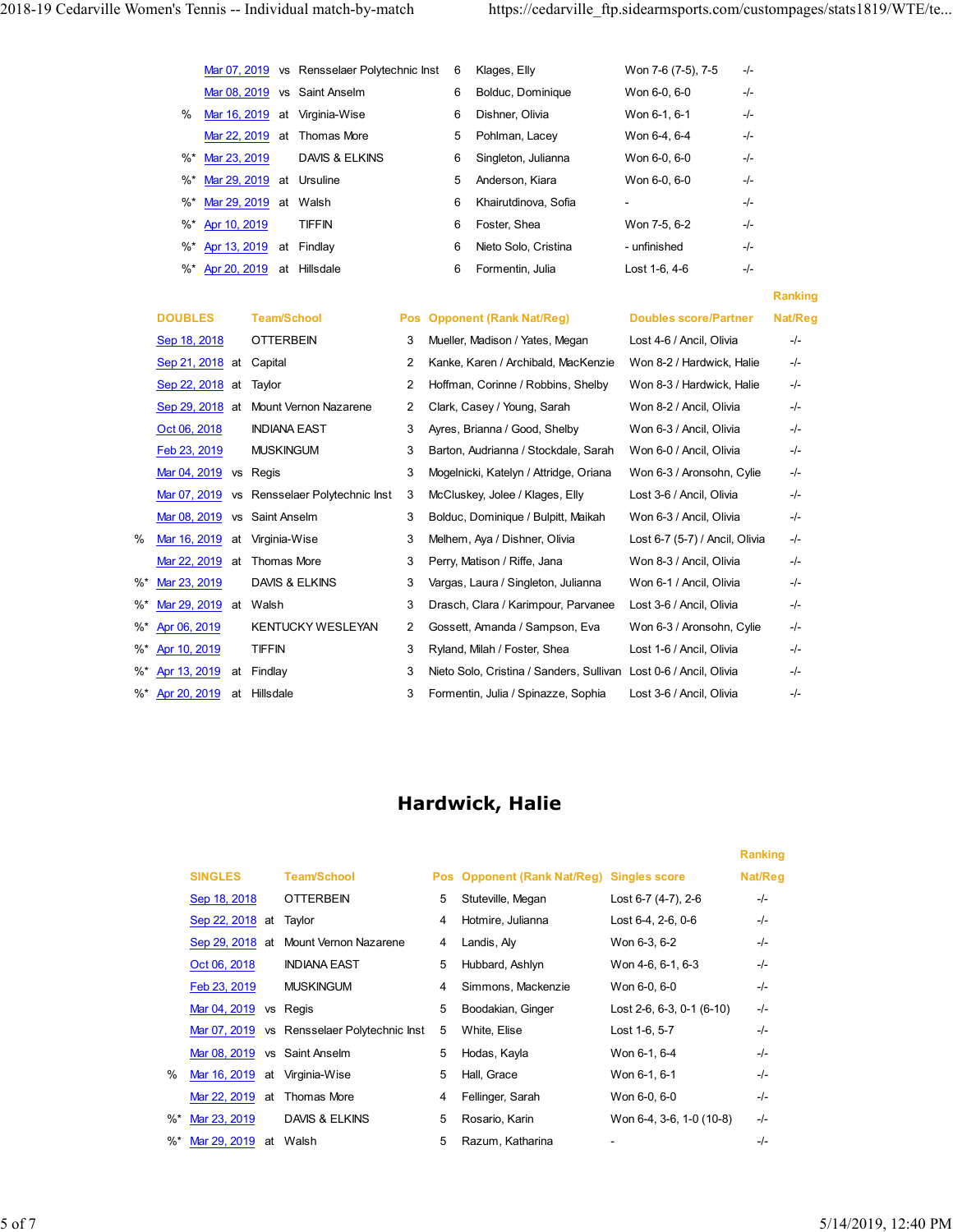| 2018-19 Cedarville Women's Tennis -- Individual match-by-match<br>KENTUCKY WESLEYAN<br>Won 6-1, 6-3<br>Apr 06, 2019<br>Blandford, Camron<br>-/-<br>%*<br>5<br><b>TIFFIN</b><br>%* Apr 10, 2019<br>Lost 1-6, 4-6<br>$-/-$<br>Ryland, Milah<br>5<br>%* Apr 13, 2019 at Findlay<br>Hindenlang, Mikaela<br>- unfinished<br>-/-<br>5<br>$-/-$<br>%* Apr 20, 2019 at Hillsdale<br>5<br>Bissett, Madeline<br>Lost 1-6, 0-6<br>Ranking<br><b>DOUBLES</b><br><b>Team/School</b><br><b>Pos Opponent (Rank Nat/Reg)</b><br><b>Doubles score/Partner</b><br>Nat/Reg<br>Sep 18, 2018<br><b>OTTERBEIN</b><br>Lost 4-6 / Thompson, Rosie<br>2 Briones, Marriella / Traxler, Jordyn<br>-/-<br>Sep 21, 2018 at<br>Capital<br>Kanke, Karen / Archibald, MacKenzie Won 8-2 / Gallogly, Meghan<br>2<br>-/-<br>2 Hoffman, Corinne / Robbins, Shelby<br>Won 8-3 / Gallogly, Meghan<br>Sep 22, 2018 at Taylor<br>$-/-$<br>Sep 29, 2018 at Mount Vernon Nazarene<br>Higgins, Sarah / Weber, Ashley<br>Won 8-0 / English, Liana<br>-/-<br>Sep 29, 2018 vs Geneva<br>2 Orndoff, Felicity / Newberry, Jana<br>Won 8-1 / English, Janelle<br>-/-<br>Oct 06, 2018<br><b>INDIANA EAST</b><br>2 Jackson, Morgan / Hubbard, Brooklyn Lost 1-6 / English, Janelle<br>-/-<br><b>MUSKINGUM</b><br>Feb 23, 2019<br>Hall, Kayla / Morrow, Peyton<br>Won 6-0 / English, Janelle<br>$\mathbf{2}$<br>-/-<br>Mar 04, 2019 vs Regis<br>2 Donovan, Carly / Mogelnicki, Lauren<br>Won 7-6 (7-1) / English, Janelle<br>-/-<br>Mar 07, 2019 vs Rensselaer Polytechnic Inst<br>Valencia, Andrea / Rajamohan, Nisha<br>Lost 0-6 / English, Janelle<br>$\overline{2}$<br>-/-<br>Mar 07, 2019 vs St. Francis IL<br>2 Larsen, Alyssa / Robert, Michelle<br>Won 6-0 / English, Janelle<br>-/-<br>Mar 08, 2019 vs Saint Anselm<br>2 Malerbi, Tess / Hodas, Kayla<br>Won 6-4 / English, Janelle<br>-/-<br>%<br>Mar 16, 2019 at Virginia-Wise<br>Hall, Grace / Morris, Lillian<br>Won 6-3 / English, Janelle<br>$\mathbf{2}$<br>-/-<br>Mar 22, 2019 at Thomas More<br>Dowdell, Alyssa / Fellinger, Sarah<br>Won 8-0 / English, Janelle<br>$\mathbf{2}$<br>-/-<br>%* Mar 23, 2019<br>DAVIS & ELKINS<br>2 Schwartz, Valentine / Rosario, Karin<br>Lost 4-6 / English, Janelle<br>-/-<br>%* Mar 29, 2019 at Ursuline<br>Hunt, Clare / Duncan, Ashley<br>Won 6-1 / English, Janelle<br>$\mathbf{2}$<br>-/-<br>$\%^*$<br>Mar 29, 2019 at Walsh<br>2 Kacalova, Maria / Razum, Katharina<br>Lost 0-6 / English, Janelle<br>-/-<br><b>TIFFIN</b><br>%* Apr 10, 2019<br>Riley, Abbie-Jade / Sim, Emily<br>Lost 1-6 / English, Janelle<br>$\mathbf{2}$<br>-/-<br>Apr 13, 2019<br>Findlay<br>Kirov, Eliza / Brito, Laura<br>Lost 0-6 / English, Janelle<br>$\%^*$<br>at<br>$\overline{2}$<br>-/-<br>Apr 20, 2019 at Hillsdale<br>2 Matthews, Kamryn / Bissett, Madeline Lost 0-6 / English, Janelle |        |  |  |  |     |  |
|-----------------------------------------------------------------------------------------------------------------------------------------------------------------------------------------------------------------------------------------------------------------------------------------------------------------------------------------------------------------------------------------------------------------------------------------------------------------------------------------------------------------------------------------------------------------------------------------------------------------------------------------------------------------------------------------------------------------------------------------------------------------------------------------------------------------------------------------------------------------------------------------------------------------------------------------------------------------------------------------------------------------------------------------------------------------------------------------------------------------------------------------------------------------------------------------------------------------------------------------------------------------------------------------------------------------------------------------------------------------------------------------------------------------------------------------------------------------------------------------------------------------------------------------------------------------------------------------------------------------------------------------------------------------------------------------------------------------------------------------------------------------------------------------------------------------------------------------------------------------------------------------------------------------------------------------------------------------------------------------------------------------------------------------------------------------------------------------------------------------------------------------------------------------------------------------------------------------------------------------------------------------------------------------------------------------------------------------------------------------------------------------------------------------------------------------------------------------------------------------------------------------------------------------------------------------------------------------------------------------------------------------------------------------------------------------------------------------------------------------------------------------------------------------------------------------------------------|--------|--|--|--|-----|--|
|                                                                                                                                                                                                                                                                                                                                                                                                                                                                                                                                                                                                                                                                                                                                                                                                                                                                                                                                                                                                                                                                                                                                                                                                                                                                                                                                                                                                                                                                                                                                                                                                                                                                                                                                                                                                                                                                                                                                                                                                                                                                                                                                                                                                                                                                                                                                                                                                                                                                                                                                                                                                                                                                                                                                                                                                                                   |        |  |  |  |     |  |
|                                                                                                                                                                                                                                                                                                                                                                                                                                                                                                                                                                                                                                                                                                                                                                                                                                                                                                                                                                                                                                                                                                                                                                                                                                                                                                                                                                                                                                                                                                                                                                                                                                                                                                                                                                                                                                                                                                                                                                                                                                                                                                                                                                                                                                                                                                                                                                                                                                                                                                                                                                                                                                                                                                                                                                                                                                   |        |  |  |  |     |  |
|                                                                                                                                                                                                                                                                                                                                                                                                                                                                                                                                                                                                                                                                                                                                                                                                                                                                                                                                                                                                                                                                                                                                                                                                                                                                                                                                                                                                                                                                                                                                                                                                                                                                                                                                                                                                                                                                                                                                                                                                                                                                                                                                                                                                                                                                                                                                                                                                                                                                                                                                                                                                                                                                                                                                                                                                                                   |        |  |  |  |     |  |
|                                                                                                                                                                                                                                                                                                                                                                                                                                                                                                                                                                                                                                                                                                                                                                                                                                                                                                                                                                                                                                                                                                                                                                                                                                                                                                                                                                                                                                                                                                                                                                                                                                                                                                                                                                                                                                                                                                                                                                                                                                                                                                                                                                                                                                                                                                                                                                                                                                                                                                                                                                                                                                                                                                                                                                                                                                   |        |  |  |  |     |  |
| https://cedarville_ftp.sidearmsports.com/custompages/stats1819/WTE/te                                                                                                                                                                                                                                                                                                                                                                                                                                                                                                                                                                                                                                                                                                                                                                                                                                                                                                                                                                                                                                                                                                                                                                                                                                                                                                                                                                                                                                                                                                                                                                                                                                                                                                                                                                                                                                                                                                                                                                                                                                                                                                                                                                                                                                                                                                                                                                                                                                                                                                                                                                                                                                                                                                                                                             |        |  |  |  |     |  |
|                                                                                                                                                                                                                                                                                                                                                                                                                                                                                                                                                                                                                                                                                                                                                                                                                                                                                                                                                                                                                                                                                                                                                                                                                                                                                                                                                                                                                                                                                                                                                                                                                                                                                                                                                                                                                                                                                                                                                                                                                                                                                                                                                                                                                                                                                                                                                                                                                                                                                                                                                                                                                                                                                                                                                                                                                                   |        |  |  |  |     |  |
|                                                                                                                                                                                                                                                                                                                                                                                                                                                                                                                                                                                                                                                                                                                                                                                                                                                                                                                                                                                                                                                                                                                                                                                                                                                                                                                                                                                                                                                                                                                                                                                                                                                                                                                                                                                                                                                                                                                                                                                                                                                                                                                                                                                                                                                                                                                                                                                                                                                                                                                                                                                                                                                                                                                                                                                                                                   |        |  |  |  |     |  |
|                                                                                                                                                                                                                                                                                                                                                                                                                                                                                                                                                                                                                                                                                                                                                                                                                                                                                                                                                                                                                                                                                                                                                                                                                                                                                                                                                                                                                                                                                                                                                                                                                                                                                                                                                                                                                                                                                                                                                                                                                                                                                                                                                                                                                                                                                                                                                                                                                                                                                                                                                                                                                                                                                                                                                                                                                                   |        |  |  |  |     |  |
|                                                                                                                                                                                                                                                                                                                                                                                                                                                                                                                                                                                                                                                                                                                                                                                                                                                                                                                                                                                                                                                                                                                                                                                                                                                                                                                                                                                                                                                                                                                                                                                                                                                                                                                                                                                                                                                                                                                                                                                                                                                                                                                                                                                                                                                                                                                                                                                                                                                                                                                                                                                                                                                                                                                                                                                                                                   |        |  |  |  |     |  |
|                                                                                                                                                                                                                                                                                                                                                                                                                                                                                                                                                                                                                                                                                                                                                                                                                                                                                                                                                                                                                                                                                                                                                                                                                                                                                                                                                                                                                                                                                                                                                                                                                                                                                                                                                                                                                                                                                                                                                                                                                                                                                                                                                                                                                                                                                                                                                                                                                                                                                                                                                                                                                                                                                                                                                                                                                                   |        |  |  |  |     |  |
|                                                                                                                                                                                                                                                                                                                                                                                                                                                                                                                                                                                                                                                                                                                                                                                                                                                                                                                                                                                                                                                                                                                                                                                                                                                                                                                                                                                                                                                                                                                                                                                                                                                                                                                                                                                                                                                                                                                                                                                                                                                                                                                                                                                                                                                                                                                                                                                                                                                                                                                                                                                                                                                                                                                                                                                                                                   |        |  |  |  |     |  |
|                                                                                                                                                                                                                                                                                                                                                                                                                                                                                                                                                                                                                                                                                                                                                                                                                                                                                                                                                                                                                                                                                                                                                                                                                                                                                                                                                                                                                                                                                                                                                                                                                                                                                                                                                                                                                                                                                                                                                                                                                                                                                                                                                                                                                                                                                                                                                                                                                                                                                                                                                                                                                                                                                                                                                                                                                                   |        |  |  |  |     |  |
|                                                                                                                                                                                                                                                                                                                                                                                                                                                                                                                                                                                                                                                                                                                                                                                                                                                                                                                                                                                                                                                                                                                                                                                                                                                                                                                                                                                                                                                                                                                                                                                                                                                                                                                                                                                                                                                                                                                                                                                                                                                                                                                                                                                                                                                                                                                                                                                                                                                                                                                                                                                                                                                                                                                                                                                                                                   |        |  |  |  |     |  |
|                                                                                                                                                                                                                                                                                                                                                                                                                                                                                                                                                                                                                                                                                                                                                                                                                                                                                                                                                                                                                                                                                                                                                                                                                                                                                                                                                                                                                                                                                                                                                                                                                                                                                                                                                                                                                                                                                                                                                                                                                                                                                                                                                                                                                                                                                                                                                                                                                                                                                                                                                                                                                                                                                                                                                                                                                                   |        |  |  |  |     |  |
|                                                                                                                                                                                                                                                                                                                                                                                                                                                                                                                                                                                                                                                                                                                                                                                                                                                                                                                                                                                                                                                                                                                                                                                                                                                                                                                                                                                                                                                                                                                                                                                                                                                                                                                                                                                                                                                                                                                                                                                                                                                                                                                                                                                                                                                                                                                                                                                                                                                                                                                                                                                                                                                                                                                                                                                                                                   |        |  |  |  |     |  |
|                                                                                                                                                                                                                                                                                                                                                                                                                                                                                                                                                                                                                                                                                                                                                                                                                                                                                                                                                                                                                                                                                                                                                                                                                                                                                                                                                                                                                                                                                                                                                                                                                                                                                                                                                                                                                                                                                                                                                                                                                                                                                                                                                                                                                                                                                                                                                                                                                                                                                                                                                                                                                                                                                                                                                                                                                                   |        |  |  |  |     |  |
|                                                                                                                                                                                                                                                                                                                                                                                                                                                                                                                                                                                                                                                                                                                                                                                                                                                                                                                                                                                                                                                                                                                                                                                                                                                                                                                                                                                                                                                                                                                                                                                                                                                                                                                                                                                                                                                                                                                                                                                                                                                                                                                                                                                                                                                                                                                                                                                                                                                                                                                                                                                                                                                                                                                                                                                                                                   |        |  |  |  |     |  |
|                                                                                                                                                                                                                                                                                                                                                                                                                                                                                                                                                                                                                                                                                                                                                                                                                                                                                                                                                                                                                                                                                                                                                                                                                                                                                                                                                                                                                                                                                                                                                                                                                                                                                                                                                                                                                                                                                                                                                                                                                                                                                                                                                                                                                                                                                                                                                                                                                                                                                                                                                                                                                                                                                                                                                                                                                                   |        |  |  |  |     |  |
|                                                                                                                                                                                                                                                                                                                                                                                                                                                                                                                                                                                                                                                                                                                                                                                                                                                                                                                                                                                                                                                                                                                                                                                                                                                                                                                                                                                                                                                                                                                                                                                                                                                                                                                                                                                                                                                                                                                                                                                                                                                                                                                                                                                                                                                                                                                                                                                                                                                                                                                                                                                                                                                                                                                                                                                                                                   |        |  |  |  |     |  |
|                                                                                                                                                                                                                                                                                                                                                                                                                                                                                                                                                                                                                                                                                                                                                                                                                                                                                                                                                                                                                                                                                                                                                                                                                                                                                                                                                                                                                                                                                                                                                                                                                                                                                                                                                                                                                                                                                                                                                                                                                                                                                                                                                                                                                                                                                                                                                                                                                                                                                                                                                                                                                                                                                                                                                                                                                                   |        |  |  |  |     |  |
|                                                                                                                                                                                                                                                                                                                                                                                                                                                                                                                                                                                                                                                                                                                                                                                                                                                                                                                                                                                                                                                                                                                                                                                                                                                                                                                                                                                                                                                                                                                                                                                                                                                                                                                                                                                                                                                                                                                                                                                                                                                                                                                                                                                                                                                                                                                                                                                                                                                                                                                                                                                                                                                                                                                                                                                                                                   |        |  |  |  |     |  |
|                                                                                                                                                                                                                                                                                                                                                                                                                                                                                                                                                                                                                                                                                                                                                                                                                                                                                                                                                                                                                                                                                                                                                                                                                                                                                                                                                                                                                                                                                                                                                                                                                                                                                                                                                                                                                                                                                                                                                                                                                                                                                                                                                                                                                                                                                                                                                                                                                                                                                                                                                                                                                                                                                                                                                                                                                                   |        |  |  |  |     |  |
|                                                                                                                                                                                                                                                                                                                                                                                                                                                                                                                                                                                                                                                                                                                                                                                                                                                                                                                                                                                                                                                                                                                                                                                                                                                                                                                                                                                                                                                                                                                                                                                                                                                                                                                                                                                                                                                                                                                                                                                                                                                                                                                                                                                                                                                                                                                                                                                                                                                                                                                                                                                                                                                                                                                                                                                                                                   |        |  |  |  |     |  |
|                                                                                                                                                                                                                                                                                                                                                                                                                                                                                                                                                                                                                                                                                                                                                                                                                                                                                                                                                                                                                                                                                                                                                                                                                                                                                                                                                                                                                                                                                                                                                                                                                                                                                                                                                                                                                                                                                                                                                                                                                                                                                                                                                                                                                                                                                                                                                                                                                                                                                                                                                                                                                                                                                                                                                                                                                                   |        |  |  |  |     |  |
|                                                                                                                                                                                                                                                                                                                                                                                                                                                                                                                                                                                                                                                                                                                                                                                                                                                                                                                                                                                                                                                                                                                                                                                                                                                                                                                                                                                                                                                                                                                                                                                                                                                                                                                                                                                                                                                                                                                                                                                                                                                                                                                                                                                                                                                                                                                                                                                                                                                                                                                                                                                                                                                                                                                                                                                                                                   |        |  |  |  |     |  |
|                                                                                                                                                                                                                                                                                                                                                                                                                                                                                                                                                                                                                                                                                                                                                                                                                                                                                                                                                                                                                                                                                                                                                                                                                                                                                                                                                                                                                                                                                                                                                                                                                                                                                                                                                                                                                                                                                                                                                                                                                                                                                                                                                                                                                                                                                                                                                                                                                                                                                                                                                                                                                                                                                                                                                                                                                                   |        |  |  |  |     |  |
|                                                                                                                                                                                                                                                                                                                                                                                                                                                                                                                                                                                                                                                                                                                                                                                                                                                                                                                                                                                                                                                                                                                                                                                                                                                                                                                                                                                                                                                                                                                                                                                                                                                                                                                                                                                                                                                                                                                                                                                                                                                                                                                                                                                                                                                                                                                                                                                                                                                                                                                                                                                                                                                                                                                                                                                                                                   |        |  |  |  |     |  |
|                                                                                                                                                                                                                                                                                                                                                                                                                                                                                                                                                                                                                                                                                                                                                                                                                                                                                                                                                                                                                                                                                                                                                                                                                                                                                                                                                                                                                                                                                                                                                                                                                                                                                                                                                                                                                                                                                                                                                                                                                                                                                                                                                                                                                                                                                                                                                                                                                                                                                                                                                                                                                                                                                                                                                                                                                                   |        |  |  |  |     |  |
|                                                                                                                                                                                                                                                                                                                                                                                                                                                                                                                                                                                                                                                                                                                                                                                                                                                                                                                                                                                                                                                                                                                                                                                                                                                                                                                                                                                                                                                                                                                                                                                                                                                                                                                                                                                                                                                                                                                                                                                                                                                                                                                                                                                                                                                                                                                                                                                                                                                                                                                                                                                                                                                                                                                                                                                                                                   |        |  |  |  |     |  |
|                                                                                                                                                                                                                                                                                                                                                                                                                                                                                                                                                                                                                                                                                                                                                                                                                                                                                                                                                                                                                                                                                                                                                                                                                                                                                                                                                                                                                                                                                                                                                                                                                                                                                                                                                                                                                                                                                                                                                                                                                                                                                                                                                                                                                                                                                                                                                                                                                                                                                                                                                                                                                                                                                                                                                                                                                                   |        |  |  |  |     |  |
|                                                                                                                                                                                                                                                                                                                                                                                                                                                                                                                                                                                                                                                                                                                                                                                                                                                                                                                                                                                                                                                                                                                                                                                                                                                                                                                                                                                                                                                                                                                                                                                                                                                                                                                                                                                                                                                                                                                                                                                                                                                                                                                                                                                                                                                                                                                                                                                                                                                                                                                                                                                                                                                                                                                                                                                                                                   |        |  |  |  |     |  |
|                                                                                                                                                                                                                                                                                                                                                                                                                                                                                                                                                                                                                                                                                                                                                                                                                                                                                                                                                                                                                                                                                                                                                                                                                                                                                                                                                                                                                                                                                                                                                                                                                                                                                                                                                                                                                                                                                                                                                                                                                                                                                                                                                                                                                                                                                                                                                                                                                                                                                                                                                                                                                                                                                                                                                                                                                                   |        |  |  |  |     |  |
|                                                                                                                                                                                                                                                                                                                                                                                                                                                                                                                                                                                                                                                                                                                                                                                                                                                                                                                                                                                                                                                                                                                                                                                                                                                                                                                                                                                                                                                                                                                                                                                                                                                                                                                                                                                                                                                                                                                                                                                                                                                                                                                                                                                                                                                                                                                                                                                                                                                                                                                                                                                                                                                                                                                                                                                                                                   |        |  |  |  |     |  |
|                                                                                                                                                                                                                                                                                                                                                                                                                                                                                                                                                                                                                                                                                                                                                                                                                                                                                                                                                                                                                                                                                                                                                                                                                                                                                                                                                                                                                                                                                                                                                                                                                                                                                                                                                                                                                                                                                                                                                                                                                                                                                                                                                                                                                                                                                                                                                                                                                                                                                                                                                                                                                                                                                                                                                                                                                                   | $\%^*$ |  |  |  | -/- |  |

## Thompson, Rosie

|    | 22, 2019 at Thomas More  |               | 2                                           |   | Dowdell, Alyssa / Fellinger, Sarah                               | Won 8-0 / English, Janelle  |                | -/-                 |
|----|--------------------------|---------------|---------------------------------------------|---|------------------------------------------------------------------|-----------------------------|----------------|---------------------|
|    | 23, 2019                 |               | DAVIS & ELKINS<br>2                         |   | Schwartz, Valentine / Rosario, Karin                             | Lost 4-6 / English, Janelle |                | -/-                 |
|    | 29, 2019<br>at           | Ursuline      | 2                                           |   | Hunt, Clare / Duncan, Ashley                                     | Won 6-1 / English, Janelle  |                | $-/-$               |
|    | 29, 2019 at Walsh        |               | $\overline{2}$                              |   | Kacalova, Maria / Razum, Katharina                               | Lost 0-6 / English, Janelle |                | -/-                 |
|    | 10, 2019                 | <b>TIFFIN</b> | $\overline{c}$                              |   | Riley, Abbie-Jade / Sim, Emily                                   | Lost 1-6 / English, Janelle |                | $-/-$               |
|    | 13, 2019 at Findlay      |               | $\overline{2}$                              |   | Kirov, Eliza / Brito, Laura                                      | Lost 0-6 / English, Janelle |                | $-/-$               |
|    | 20, 2019 at              | Hillsdale     | 2                                           |   | Matthews, Kamryn / Bissett, Madeline Lost 0-6 / English, Janelle |                             |                | $-/-$               |
|    |                          |               |                                             |   |                                                                  |                             |                |                     |
|    |                          |               |                                             |   |                                                                  |                             |                |                     |
|    |                          |               |                                             |   |                                                                  |                             |                |                     |
|    |                          |               |                                             |   |                                                                  |                             |                |                     |
|    |                          |               |                                             |   | <b>Thompson, Rosie</b>                                           |                             |                |                     |
|    |                          |               |                                             |   |                                                                  |                             |                |                     |
|    |                          |               |                                             |   |                                                                  |                             | Ranking        |                     |
|    | <b>SINGLES</b>           |               | <b>Team/School</b>                          |   | <b>Opponent (Rank Nat/Reg) Singles score</b><br>Pos              |                             | <b>Nat/Reg</b> |                     |
|    | Sep 18, 2018             |               | <b>OTTERBEIN</b>                            | 3 | Allen, Sophie                                                    | Won 6-2, 6-3                | -/-            |                     |
|    | Sep 21, 2018 at Capital  |               |                                             |   | Sadek, Maria<br>2                                                | Won 6-3, 6-4                | -/-            |                     |
|    | Sep 22, 2018 at Taylor   |               |                                             |   | Gray, Katelyn<br>2                                               | Lost 2-6, 6-1, 3-6          | -/-            |                     |
|    |                          |               | Sep 29, 2018 at Mount Vernon Nazarene       |   | Higgins, Sarah<br>2                                              | Won 6-0, 6-2                | -/-            |                     |
|    | Sep 29, 2018 vs Geneva   |               |                                             | 3 | Orndoff, Felicity                                                | Won 6-1, 6-1                | -/-            |                     |
|    | Oct 06, 2018             |               | <b>INDIANA EAST</b>                         | 3 | Hubbard, Brooklyn                                                | Lost 1-6, 2-6               | -/-            |                     |
|    | Feb 23, 2019             |               | <b>MUSKINGUM</b>                            | 2 | Welsh, Sara                                                      | Won 6-0, 6-1                | -/-            |                     |
|    | Mar 04, 2019 vs Regis    |               |                                             | 3 | Jarvis, Katasha                                                  | Won 6-0, 6-3                | -/-            |                     |
|    |                          |               | Mar 07, 2019 vs Rensselaer Polytechnic Inst | 3 | Rajamohan, Nisha                                                 | Won 3-6, 6-0, 1-0 (10-6)    | -/-            |                     |
|    |                          |               | Mar 07, 2019 vs St. Francis IL              |   | Monahan, Grace<br>3                                              | Won 6-2, 6-2                | -/-            |                     |
|    |                          |               | Mar 08, 2019 vs Saint Anselm                | 3 | Jacy, Emily                                                      | Won 6-2, 6-2                | -/-            |                     |
| %  |                          |               | Mar 16, 2019 at Virginia-Wise               | 3 | Melhem, Aya                                                      | Lost 2-6, 0-6               | -/-            |                     |
|    |                          |               | Mar 22, 2019 at Thomas More                 | 2 | Perry, Matison                                                   | Won 6-2, 6-3                | -/-            |                     |
| %* | Mar 23, 2019             |               | DAVIS & ELKINS                              | 3 | Bolmenas, Ester                                                  | Won 6-3, 6-4                | -/-            |                     |
| %* | Mar 29, 2019 at Ursuline |               |                                             | 3 | Hunt, Clare                                                      | Won 6-0, 6-0                | -/-            |                     |
|    | %* Mar 29, 2019 at Walsh |               |                                             | 3 | Drasch, Clara                                                    | Lost 0-6, 0-6               | -/-            |                     |
|    |                          |               |                                             |   |                                                                  |                             |                |                     |
|    |                          |               |                                             |   |                                                                  |                             |                |                     |
|    |                          |               |                                             |   |                                                                  |                             |                |                     |
|    |                          |               |                                             |   |                                                                  |                             |                | 5/14/2019, 12:40 PM |